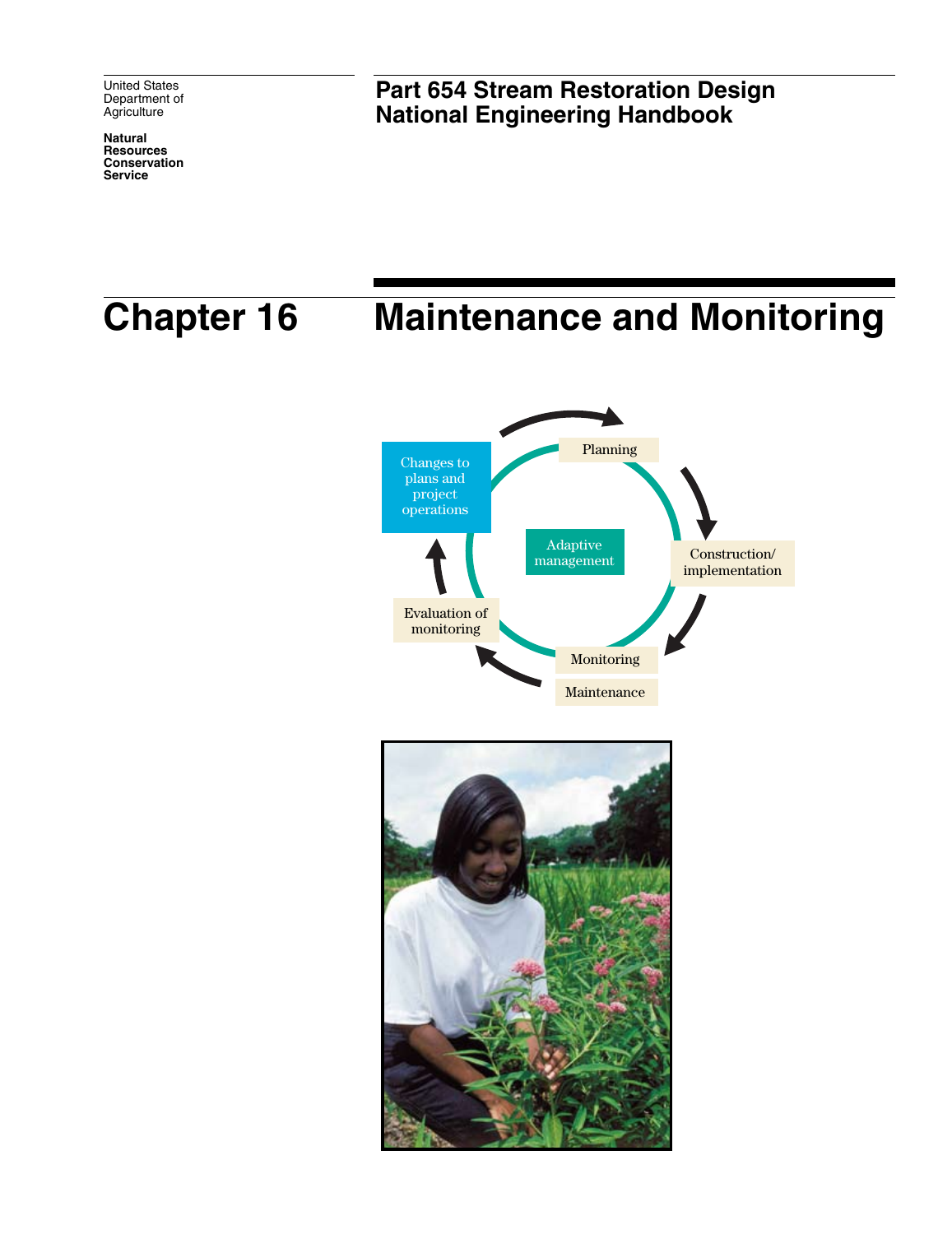Issued August 2007

**Cover photo:** Monitoring during and after implementation enables project managers to determine the level of success achieved and identifies when maintenance is needed.

#### **Advisory Note**

Techniques and approaches contained in this handbook are not all-inclusive, nor universally applicable. Designing stream restorations requires appropriate training and experience, especially to identify conditions where various approaches, tools, and techniques are most applicable, as well as their limitations for design. Note also that product names are included only to show type and availability and do not constitute endorsement for their specific use.

The U.S. Department of Agriculture (USDA) prohibits discrimination in all its programs and activities on the basis of race, color, national origin, age, disability, and where applicable, sex, marital status, familial status, parental status, religion, sexual orientation, genetic information, political beliefs, reprisal, or because all or a part of an individual's income is derived from any public assistance program. (Not all prohibited bases apply to all programs.) Persons with disabilities who require alternative means for communication of program information (Braille, large print, audiotape, etc.) should contact USDA's TARGET Center at (202) 720–2600 (voice and TDD). To file a complaint of discrimination, write to USDA, Director, Office of Civil Rights, 1400 Independence Avenue, SW., Washington, DC 20250–9410, or call (800) 795–3272 (voice) or (202) 720–6382 (TDD). USDA is an equal opportunity provider and employer.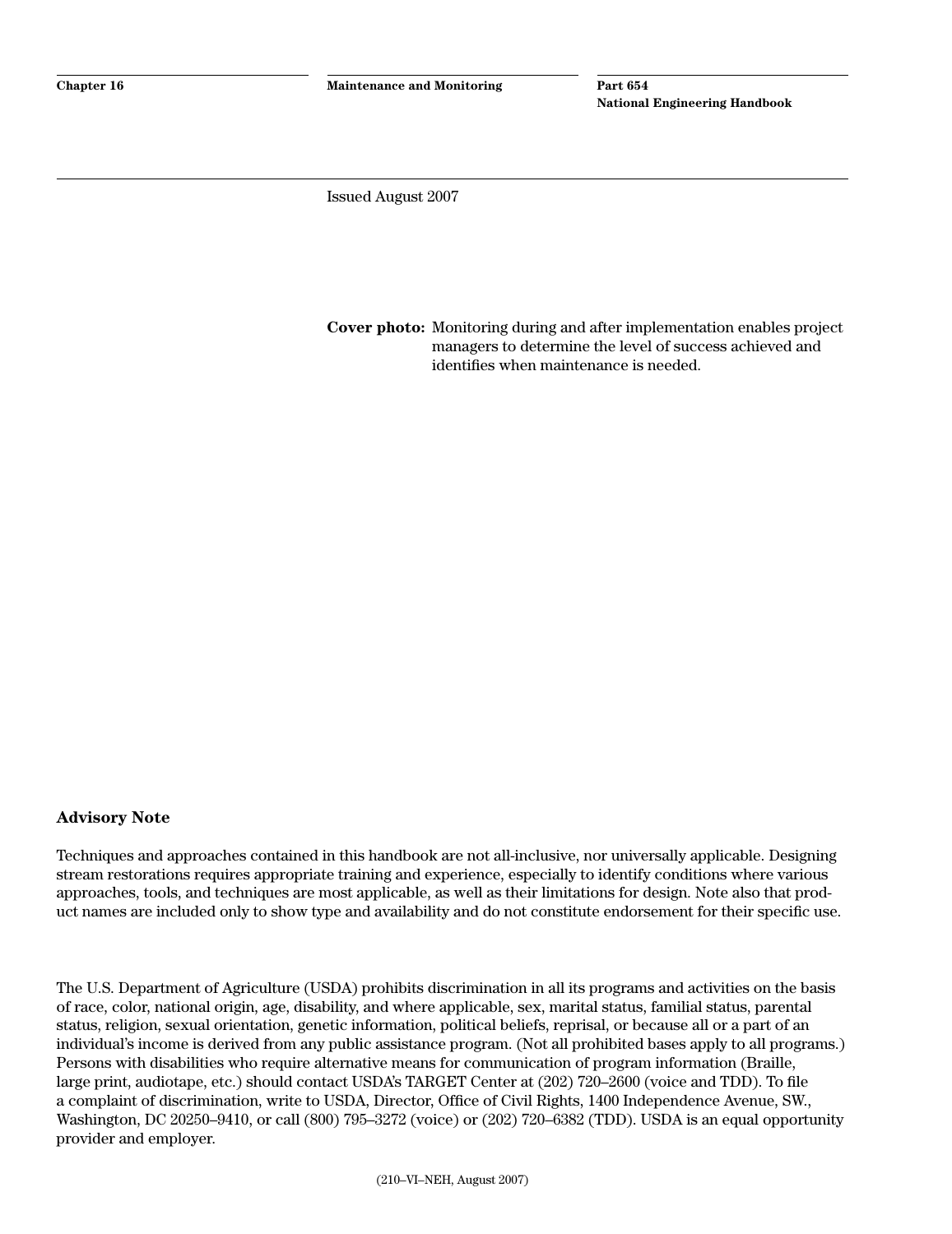| <b>Contents</b> | 654.1600 | <b>Purpose</b>                                                                         | $16 - 1$  |
|-----------------|----------|----------------------------------------------------------------------------------------|-----------|
|                 | 654.1601 | <b>Introduction</b>                                                                    | $16 - 1$  |
|                 |          | (a) Relationship of design and implementation to maintenance  16-1<br>and monitoring   |           |
|                 |          | (b) Maintenance and monitoring requirements resulting  16–2<br>from project objectives |           |
|                 | 654.1602 | Development of monitoring plans                                                        | $16 - 4$  |
|                 |          | (a)                                                                                    |           |
|                 |          | (b)                                                                                    |           |
|                 |          | (c)                                                                                    |           |
|                 | 654.1603 | Developing plans for maintenance                                                       | $16 - 9$  |
|                 |          |                                                                                        |           |
|                 |          |                                                                                        |           |
|                 | 654.1604 | Monitoring and maintenance plan documentation                                          | $16 - 12$ |
|                 |          |                                                                                        |           |
|                 |          |                                                                                        |           |
|                 |          | (c)                                                                                    |           |
|                 | 654.1605 | <b>Adaptive management</b>                                                             | $16 - 20$ |
|                 |          | (a)                                                                                    |           |
|                 |          | (b)                                                                                    |           |
|                 |          | (c)                                                                                    |           |
|                 |          | Adaptive management in the maintenance and monitoring process16-21<br>(d)              |           |
|                 | 654.1606 | Conclusion                                                                             | $16 - 21$ |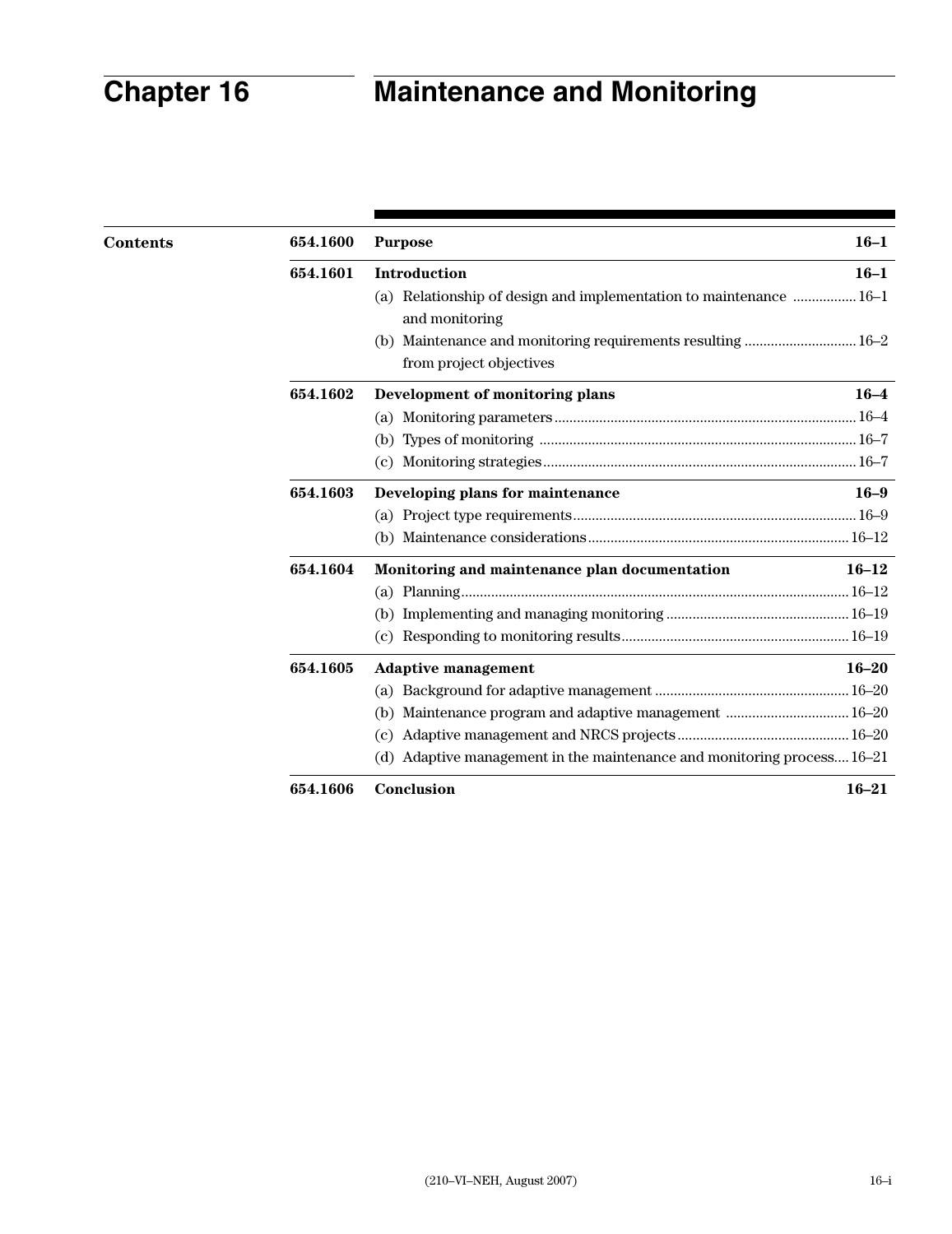| Tables | Table 16-1        | Project goals and objectives                                              | $16 - 2$  |
|--------|-------------------|---------------------------------------------------------------------------|-----------|
|        | Table 16-2        | Project objectives and maintenance and monitoring<br>actions              | $16 - 3$  |
|        | Table 16-3        | Physical parameters for consideration in monitoring                       | $16 - 5$  |
|        | Table 16-4        | Chemical parameters for consideration in monitoring                       | $16 - 6$  |
|        | Table 16–5        | Biological parameters for consideration in monitoring                     | $16 - 6$  |
|        | Table 16–6        | Maintenance actions for channel and flood plain<br>projects               | $16 - 10$ |
|        | <b>Table 16-7</b> | Maintenance actions for different protection/enhance-<br>ment features    | $16 - 10$ |
|        | Table 16-8        | General project objectives and potential evaluation<br>tools and criteria | $16 - 14$ |
|        | Table 16-9        | Relative costs of monitoring actions                                      | $16 - 18$ |

| Figures | Figure 16–1 | Fox Creek, ID, case study reference site       | $16 - 13$ |
|---------|-------------|------------------------------------------------|-----------|
|         | Figure 16–2 | Diagram of a cross-sectional survey            | $16 - 16$ |
|         | Figure 16–3 | Final plot of cross section                    | $16 - 16$ |
|         | Figure 16–4 | Graphic representation of longitudinal profile | $16 - 17$ |
|         | Figure 16–5 | Adaptive management                            | $16 - 20$ |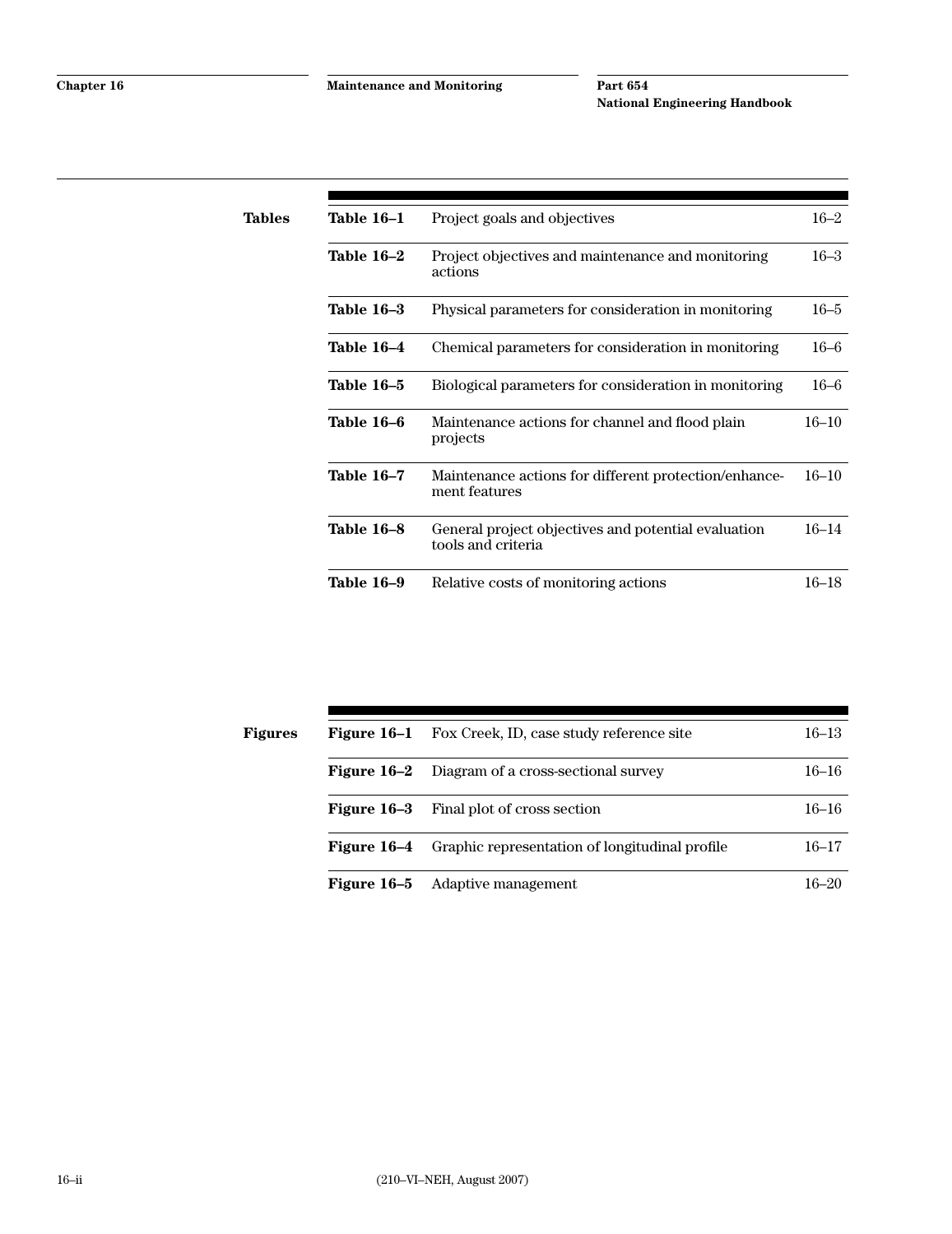# **654.1600 Purpose**

Any stream restoration project, whether it is designed solely for habitat improvement or strictly to meet some human requirement, is implemented to achieve specific goals or objectives. Continued performance of the project features and health of the biotic resources depend on appropriate maintenance and monitoring of the system. Maintenance and monitoring are actions intended to ensure that the objectives of the stream restoration project are met over time. This chapter provides an overview of key issues in the development of monitoring and maintenance plans. Incorporation of adaptive management as a component of operations is included as a possible approach to maintenance and operation of the project. The user is also directed to the U.S. Department of Agriculture (USDA) Natural Resources Conservation Service (NRCS) National Water Quality Monitoring Handbook for additional detailed information on setting up monitoring plans.

# **654.1601 Introduction**

# **(a) Relationship of design and implementation to maintenance and monitoring**

Maintenance and monitoring are the actions intended to ensure that the objectives of the stream restoration project are attained. Because project objectives, design criteria, and project site conditions determine the specifics of the actual project, maintenance and monitoring plans should follow from the opportunities, constraints, and requirements identified in the planning and design phase. Completion of the construction phase leads to the period of initial project operations when the stream restoration and streambank structures begin to function as designed.

Maintenance is the collection of actions taken to ensure that the stream restoration project performs as designed and to attain project objectives. It ensures the continued functioning of the structures and management measures once they are in place. While projects should be designed so they need a minimal amount of maintenance, some can be required especially in response to extreme flow events.

Monitoring is the process of measuring or assessing specific physical, chemical, and/or biological parameters of a project. Monitoring of any project, whether it is in the channel, streambank, riparian area, and/or adjacent lands, is necessary to ensure that the project is performing as intended. The parameters to be monitored should be directly related to the performance of the project and are linked to the goals and objectives of the project. This is also sometimes referred to as the hypothesis statement, or key questions to be answered.

The monitoring results may identify performance failures and inefficiencies requiring project modifications and changes to structures or operational practices. Performance objectives established for the project allow comparison of monitoring results to identify potential changes that may be needed in response to these performance problems.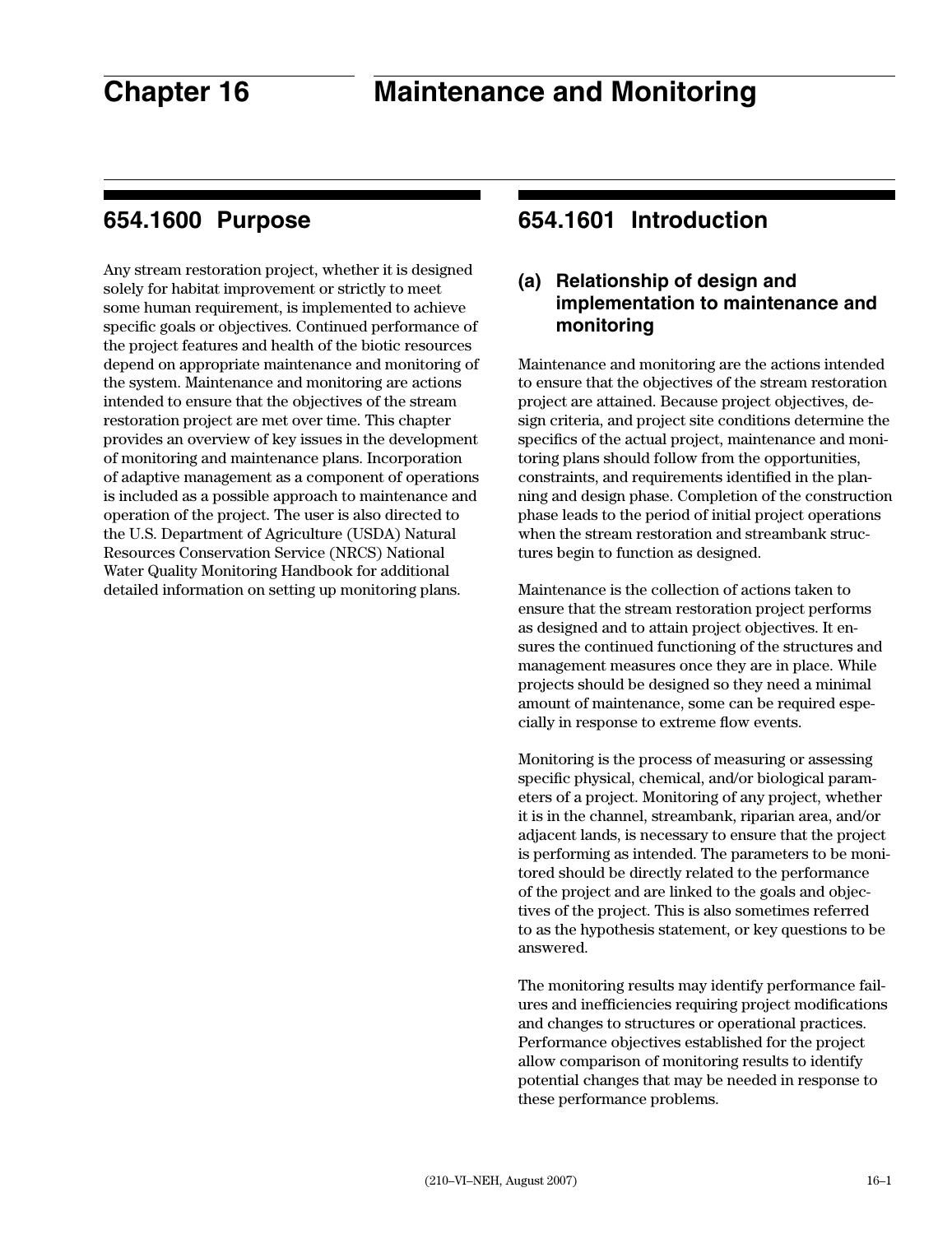### **(b) Maintenance and monitoring requirements resulting from project objectives**

NEH654.02 describes the goals, objectives, and risks of project development. Maintenance and monitoring requirements can be identified initially from examining those actions required to meet the objectives of the project. Table 16–1 compiles different objectives identified in some typical NRCS stream projects. The objectives cited are taken from documentation on

various projects. Some of the projects outlined in this table are described in more detail in the case studies of this handbook.

The terms goal and objective are sometimes used interchangeably. However, there are some distinct differences. Project goals are typically defined as the overall desired outcome, such as "restore channel to preflood conditions." Objectives are the more detailed, focused outputs or outcomes that achieve the project goals. The goal of restoring a channel to preflood conditions

Table 16-1 Project goals and objectives

| Project                                          | Goal                                                             | Objectives                                                                                                                            |
|--------------------------------------------------|------------------------------------------------------------------|---------------------------------------------------------------------------------------------------------------------------------------|
| Rose River, VA                                   | Restore channel to preflood condition                            | Restore the hydrologic function [capacity] of the river by<br>removing large cobble and debris bar that constricts the<br>flood plain |
|                                                  |                                                                  | Stabilize streambanks                                                                                                                 |
|                                                  |                                                                  | Provide safe access for children to fish, stable cattle and<br>tractor crossings                                                      |
| Little Blue River, KS                            | Remedy large-scale streambank erosion                            | Reduce excess stream sediment                                                                                                         |
|                                                  |                                                                  | Improve stream channel dimension, pattern, and profile                                                                                |
|                                                  |                                                                  | Establish a riparian ecosystem                                                                                                        |
|                                                  |                                                                  | Improve terrestrial habitat                                                                                                           |
|                                                  |                                                                  | Improve water quality                                                                                                                 |
|                                                  |                                                                  | Reduce nutrients and chemical pollutants                                                                                              |
| Rapidan River, VA                                | Restore the hydrologic function of the<br>stream.                | Get the water into one channel, not braided and shallow,<br>that matched the preflood geomorphic dimensions                           |
| Goode Road/<br>Cottonwood Creek,<br>Hutchins, TX | Stabilize banks                                                  | Reduce peak flows at lower elevation to protect bridge                                                                                |
| Chalk Creek, Summit<br>County, UT                | Prevent erosion and reduce runoff of sedi-<br>ment               | Protect water quality for cutthroat trout and overall<br>health of the watershed                                                      |
| Red River Basin, ND                              | Restore riparian zones and stabilize stream<br>channel and banks |                                                                                                                                       |
| Big Bear Creek, PA                               | Stabilize channel and banks and improve<br>aquatic habitat       | Stabilize channel and banks using soil bioengineering and<br>revegetation, stopping scour at a bridge                                 |
|                                                  |                                                                  | Restore 3.7 miles of stream to a high-quality, cold-water<br>fishery dominated by native brook trout                                  |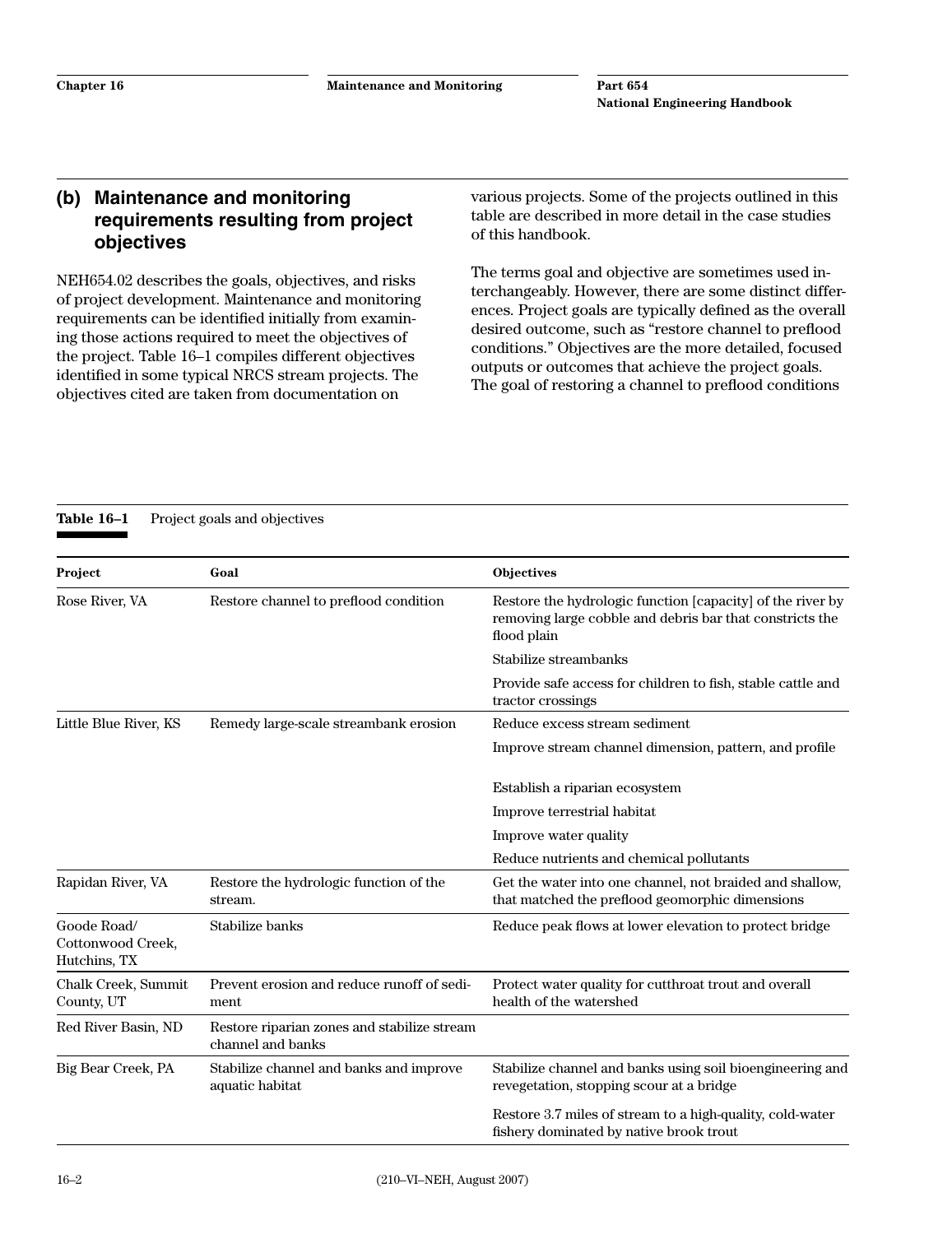may have objectives such as increase hydraulic capacity by removing flood plain constrictions, stabilizing streambanks, and providing safe access for children to fish, and for stable cattle and tractor crossings (Rose River Restoration NRCS–VA). By attaining the project goal to restore the channel to preflood conditions, these objectives are achieved.

To obtain the goals and objectives of the project, potential maintenance and monitoring actions are suggested in table 16–2. This table lists two example projects showing the requirements that could be deduced from the objectives.

Distinctions between maintenance and monitoring requirements are not made in this section. The important point is to understand what parameters should be accounted for so that objectives are met.

#### Table 16–2 Project objectives and maintenance and monitoring actions

| Project                        | <b>Objectives</b>                                           | Maintenance or monitoring action or evaluation                                                                   |
|--------------------------------|-------------------------------------------------------------|------------------------------------------------------------------------------------------------------------------|
| Rose River, VA                 | Improve stream channel di-<br>mension, pattern, and profile | Channel profiles                                                                                                 |
|                                | Stabilize streambanks                                       | Channel planforms comparison to preflood conditions                                                              |
| Chalk Creek, Summit County, UT | Protect water quality for cut-<br>throat trout              | Survey of quantity/quality of rearing, spawning, and cover<br>habitat                                            |
|                                |                                                             | Monitor habitat requirements, (stream water temperature,<br>bed-material composition, water depth, and velocity) |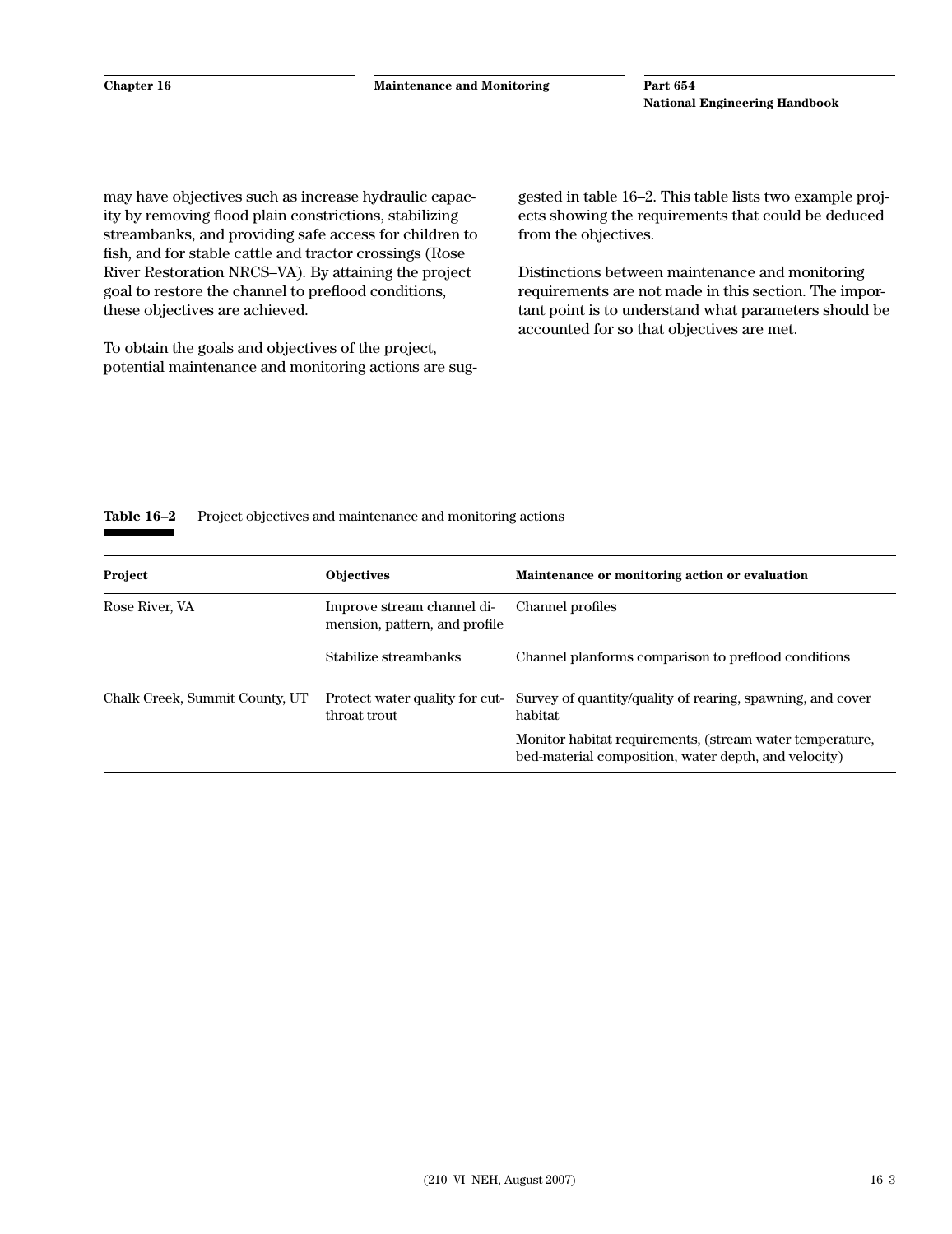# **654.1602 Development of monitoring plans**

Monitoring helps determine whether the project is functioning as intended. Monitoring reveals the need for adjustments to design, construction procedures, and management actions. The information collected from monitoring should be made available to landowners and private interests who can make use of the information. Monitoring parameters are components of a project to be assessed that are evaluated to determine whether project objectives are being met (Washington Departments of Fish and Wildlife, Transportation, and Ecology 2003). Monitoring may be performed for a number of purposes such as (adapted from Federal Interagency Stream Restoration Working Group (FISRWG) 1998; North Carolina Stream Restoration Institute and North Carolina Sea Grant 2003):

- Performance evaluation: determine if the stream project design and management measures are functioning properly.
- Ecological or biological assessment: determine if biological resources are responding to altered conditions.
- Trend assessment: evaluate changing environmental conditions by long-term sampling at various spatial and temporal scales.
- Risk assessment: identify causes and sources of physical, chemical, or biological impairment or uncertainties that will affect operation of the project.

# **(a) Monitoring parameters**

Physical, chemical, biological, and off-project parameters are identified to make up the monitoring plan. These parameters should be linked to the objectives, hypotheses, or key questions being tested with monitoring. Measurements of the selected parameters measure the performance and indicate the ecological functioning of the project.

#### **Physical parameters**

Physical parameters are the geomorphic and topographic features that compose the channel bed, streambank, and adjacent riparian areas. Table 16–3,

adapted from FISRWG (1998), identifies the physical attributes (cross-sectional profiles and specific parameters for the attribute).

#### **Chemical parameters**

Improvements in water quality are a primary objective of many stream restoration projects. Stabilization of channels and streambanks results in reduction of sediment loading and movement. Land use changes in the stream corridor affect nutrient and chemical constituents in the water. Table 16–4 lists potential chemical parameters that could be affected by a project (adapted from FISRWG 1998).

#### **Biological parameters**

Aquatic and terrestrial communities change in character and abundance as the channel and streambank are stabilized. Streamside vegetation provides habitat and connectivity to other habitats or adjacent riparian areas. The biological attributes (table 16–5 (adapted from FISRWG 1998)) are the communities, structural components, and processes (primary production) that indicate the biological functioning of the stream system.

#### **Off-project parameters**

Project monitoring and maintenance focuses on the processes, systems, and impacts to the specific project and adjacent riparian areas. The watershed, upstream, and downstream processes and impacts were likely examined when formulating designs, accounting for the out-of-study area, or off-project constraints to design and construction. Monitoring and maintenance plans should consider off-project actions such as urbanization and other land use changes, sediment loading, and water control actions (detention structures). This investigation of off-project considerations could identify important parameters such as amount of urbanization or additional water users that should also be monitored.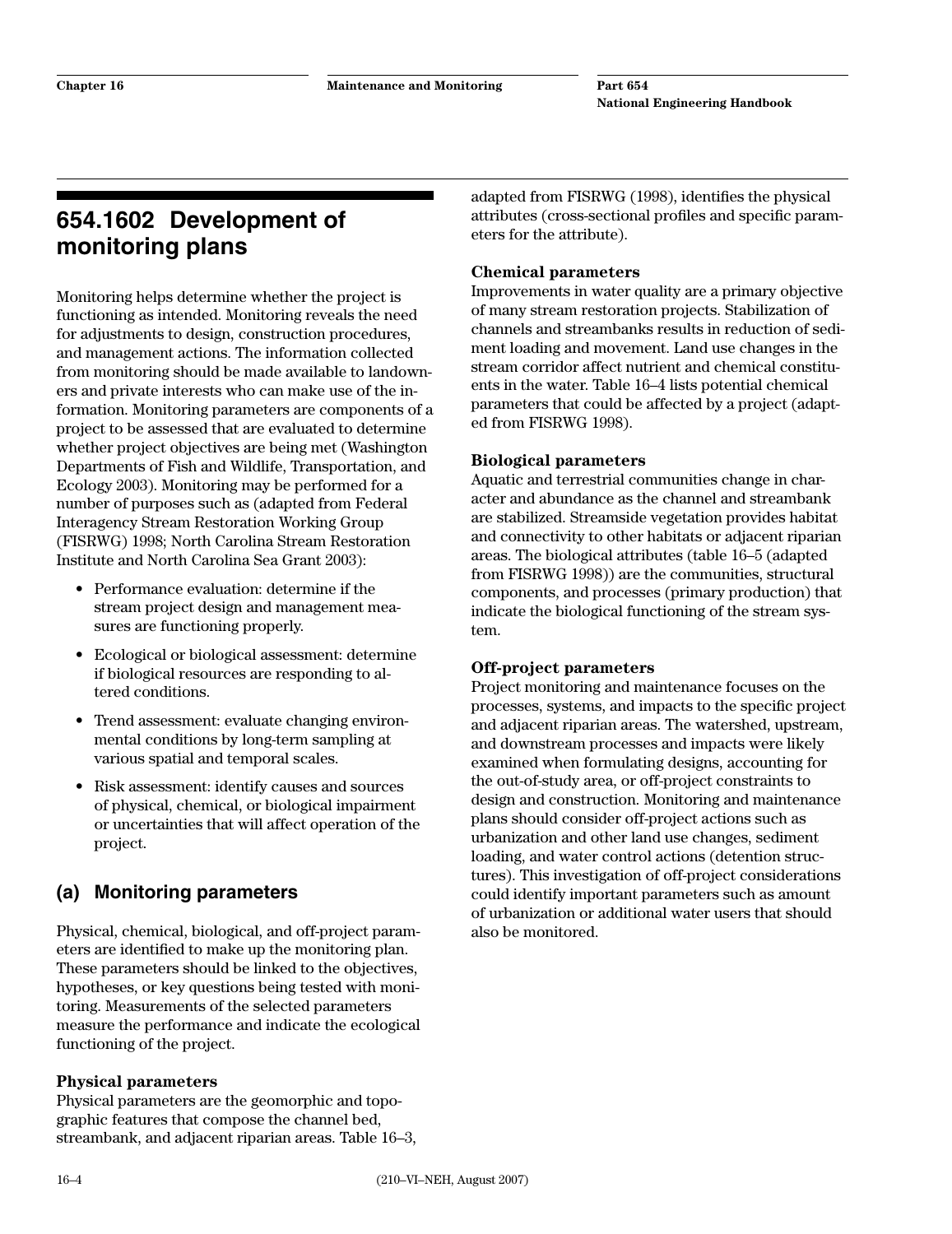### **Table 16–3** Physical parameters for consideration in monitoring

| <b>Physical attribute</b>                | Parameter                                                                       |
|------------------------------------------|---------------------------------------------------------------------------------|
| Plan view                                | Sinuosity, width, bars, riffles, pools, boulders, logs                          |
| Cross-sectional profile                  | Bank repose angle                                                               |
|                                          | Depth bankfull                                                                  |
|                                          | Width                                                                           |
|                                          | Width-to-depth ratio                                                            |
| Longitudinal profile                     | Bed particle size distribution                                                  |
|                                          | Water surface slope                                                             |
|                                          | Bed slope                                                                       |
|                                          | Pool size/shape/profile                                                         |
|                                          | Riffle size/shape/profile                                                       |
|                                          | Bar features                                                                    |
| Classification of existing streams       | Varies with classification system                                               |
| Assessment of hydrologic flow regimes    | 2-, 5-, 10-year storm hydrographs                                               |
| through monitoring                       | Discharge and velocity of baseflow                                              |
| Channel evolutionary track determination | Decreased or increased runoff, flash flood flows                                |
|                                          | Incisement/degradation                                                          |
|                                          | Overwidening/aggradation                                                        |
|                                          | Sinuosity trend-evolutionary state, lateral migration                           |
|                                          | Increasing or decreasing sinuosity                                              |
|                                          | Bank erosion patterns                                                           |
| Corresponding riparian conditions        | Saturated or ponded riparian terraces                                           |
|                                          | Alluvium terraces and fluvial levees                                            |
|                                          | Upland/well drained/sloped or terraced geomorphology                            |
|                                          | Riparian vegetation composition, community patterns and successional<br>changes |
| Corresponding watershed trends-past 20   | Land use/land cover                                                             |
| years and future 20 years                | Land management                                                                 |
|                                          | Soil types                                                                      |
|                                          | Topography                                                                      |
|                                          | Regional climate/weather                                                        |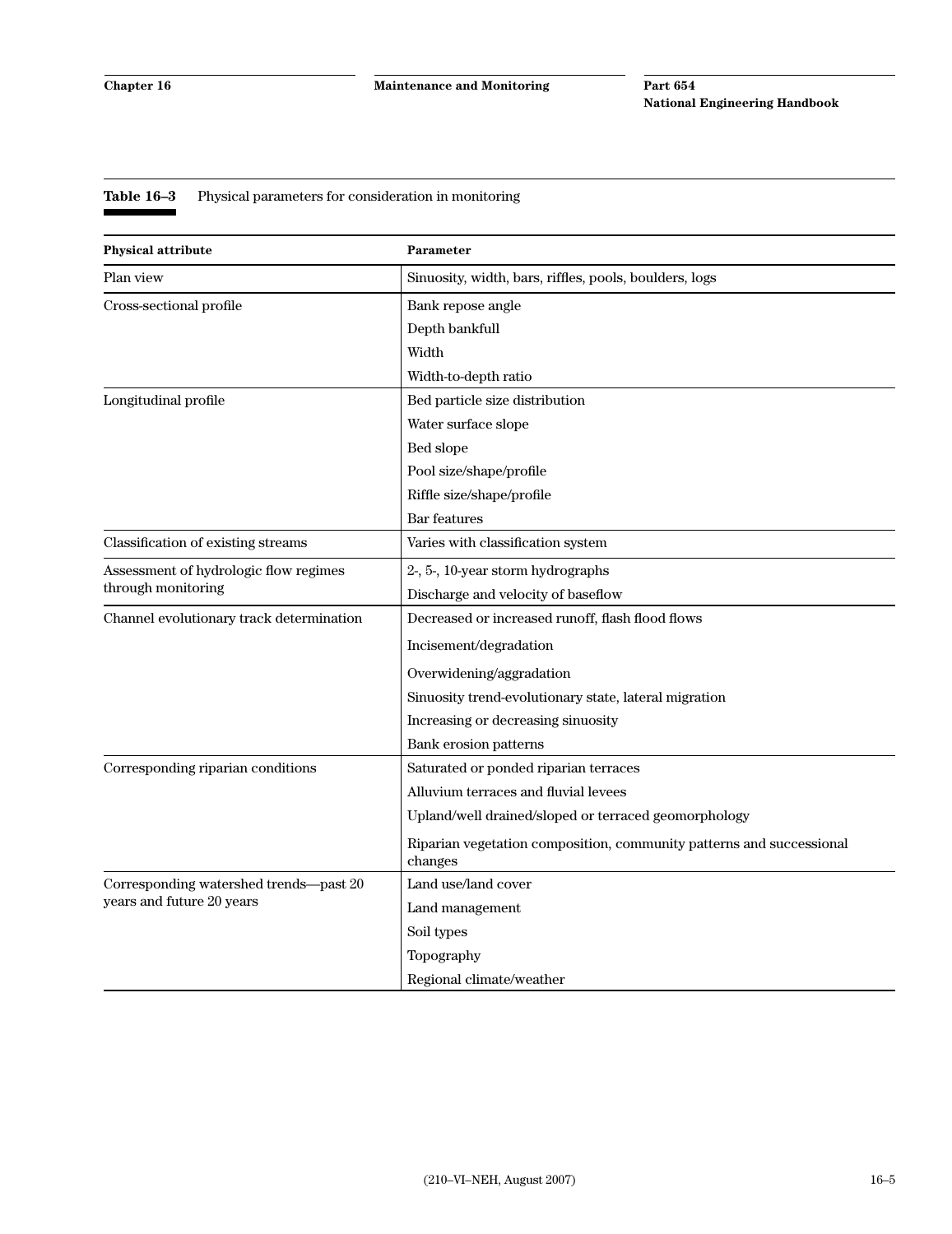**Chapter 16 Maintenance and Monitoring**

#### **Part 654 National Engineering Handbook**

| <b>Chemical attribute</b> | <b>Parameter</b>                     |
|---------------------------|--------------------------------------|
| Water clarity             | Turbidity                            |
| Constituents              | Dissolved and suspended solids       |
|                           | Nutrients                            |
|                           | Toxins—natural and manufac-<br>tured |
| Organic loading           | Biological oxygen demand             |
| Oxygen capacity           | Dissolved oxygen                     |
| Water quality measures    | Temperature                          |
|                           | рH                                   |
|                           | Alkalinity/acidity                   |
|                           | Hardness                             |

| Table 16–5<br>Biological parameters for consideration in<br>monitoring |                                                              |  |
|------------------------------------------------------------------------|--------------------------------------------------------------|--|
| <b>Biological attribute</b>                                            | Parameter                                                    |  |
| Primary productivity                                                   | Periphyton                                                   |  |
|                                                                        | Plankton                                                     |  |
|                                                                        | Vascular and nonvascular plants                              |  |
| Zooplankton/diatoms                                                    | Species                                                      |  |
|                                                                        | <b>Numbers</b>                                               |  |
|                                                                        | Diversity                                                    |  |
|                                                                        | <b>Biomass</b>                                               |  |
|                                                                        | Macro/micro-organisms                                        |  |
| Fish community                                                         | Anadromous and resident species                              |  |
|                                                                        | Specific populations or life stages                          |  |
|                                                                        | Number of out-migrating smolts                               |  |
|                                                                        | Number of returning adults                                   |  |
| Riparian wildlife/                                                     | Amphibians                                                   |  |
| terrestrial community                                                  | Reptiles                                                     |  |
|                                                                        | Mammals                                                      |  |
|                                                                        | Birds                                                        |  |
|                                                                        | Plants (invasive species)                                    |  |
| Riparian vegetation                                                    | Structure                                                    |  |
|                                                                        | Composition                                                  |  |
|                                                                        | Function                                                     |  |
|                                                                        | Changes in time (succession, colo-<br>nization, extirpation) |  |
| Habitat structure                                                      | Spawning gravel                                              |  |
|                                                                        | Instream cover                                               |  |
|                                                                        | Shade                                                        |  |
|                                                                        | Pool/riffle ratio                                            |  |
|                                                                        | Amount and size distribution of<br>large woody debris        |  |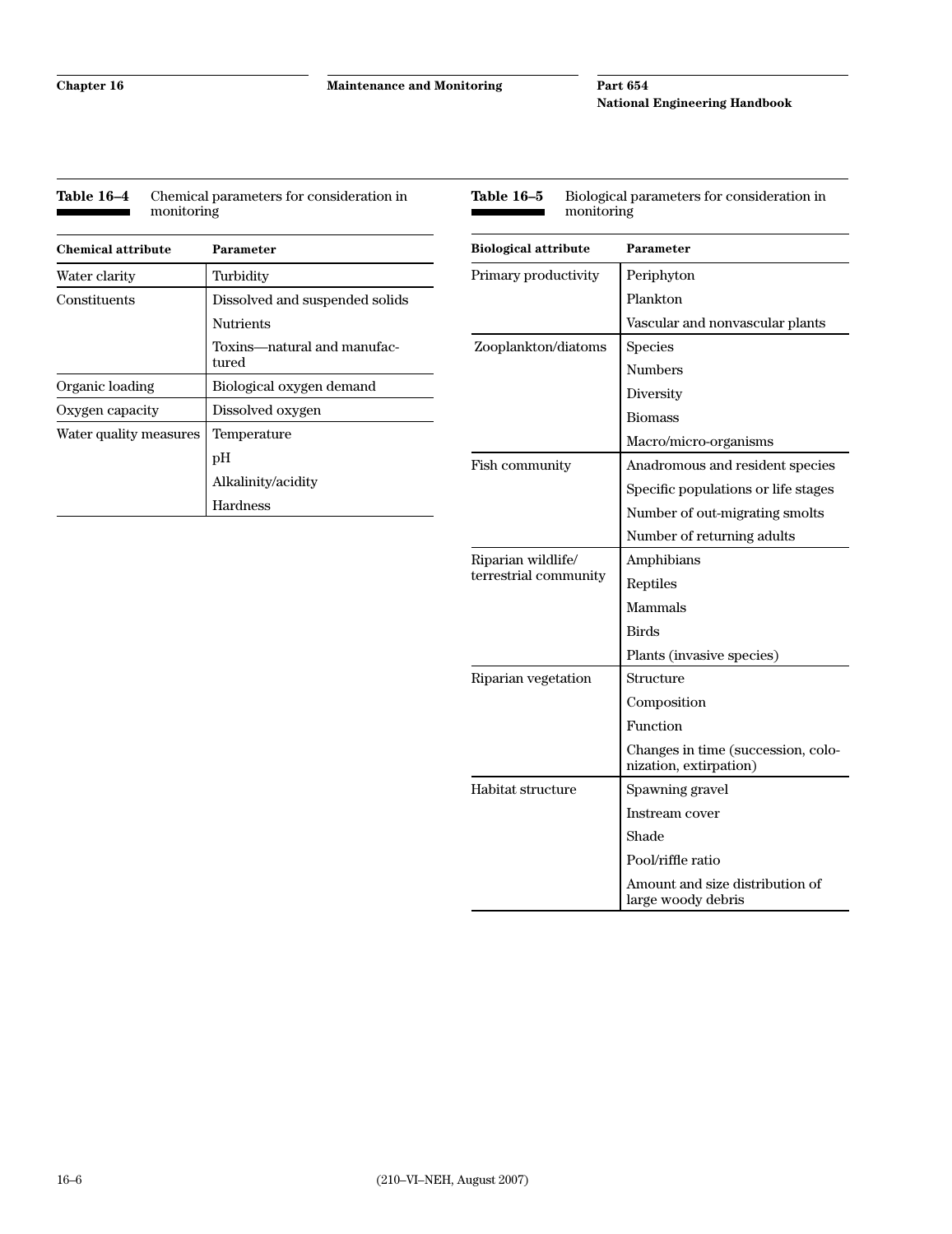# **(b) Types of monitoring**

The types of monitoring corresponding to the purposes of monitoring are:

- ecological or biological monitoring
- performance monitoring
- trends monitoring
- risk monitoring

For stream restoration projects, performance and ecological or biological monitoring are most important and are included here. While trends and risk monitoring may be very important, a complete discussion is beyond the scope of this chapter. More information is available in FISRWG (1998).

# **(c) Monitoring strategies**

The strategy for collecting and using monitoring data is determined by:

- project type and constituent project structures and nonstructural features (Design documents for the project and restoration (Fischenich and Allen 2000; Johnson, Pittman, et al. 2001) provide information on potential project design features and parameters for monitoring.)
- monitoring parameters identified as important for the project's performance
- type and purpose of monitoring
- resources available (funding) for monitoring

#### **Low effort monitoring**

All stream restoration projects require some inspection and monitoring to ensure performance and identify problems and unexpected occurrences. Agency funding for projects often ends with construction, and postimplementation or operations funding is dedicated to maintenance costs. Several low-effort or low-tech monitoring strategies are possible:

• Site visits to future ongoing planning or construction projects can incorporate side trips to the project site. A simple windshield survey and walk-through observation trip can provide valuable monitoring information.

• Local volunteer watershed and conservation organizations are often willing to include monitoring as part their activities. Training of the groups to perform the monitoring and reporting is necessary, but these groups can become valuable eyes and ears for the project (U.S. Environmental Protection Agency (EPA) 1997).

#### **Photographic record**

Photographic documentation may provide the information needed for monitoring and is a cost-efficient strategy. For monitoring, repeat photography taken from the same location provides a visual record of changing conditions for soils and vegetation (Hall 2001). However, for a qualitative comparison, it is best to compare photos taken during the same season. This is especially important if vegetation is a major project component. Photographic monitoring is especially suited for documenting success of vegetative plantings, impacts of humans and livestock, and changes in channel gradient and bankline stability (Governor's Watershed Enhancement Board 1993). Monitoring for a project is determined by the objectives and parameters identified in the monitoring plan. Monitoring with photography requires:

- determining specific objectives
- using a repeatable technique
- choosing appropriate camera and media (digital and film)
- developing a filing system (Hall 2001)
- establishing fixed and permanent reference points so that photographs can be compared over time

The frequency for acquiring photography is determined by the parameters monitored. Videography and other remote sensing image acquisition may also be an efficient mode of collecting this information.

#### **Monitoring programs and surveys**

A monitoring plan establishes the details of the program for measurement of the selected parameters. The monitoring plan includes (adapted from Washington Departments of Fish and Wildlife, Transportation, and Ecology 2003):

- statement of monitoring objectives
- hypotheses or key questions to be answered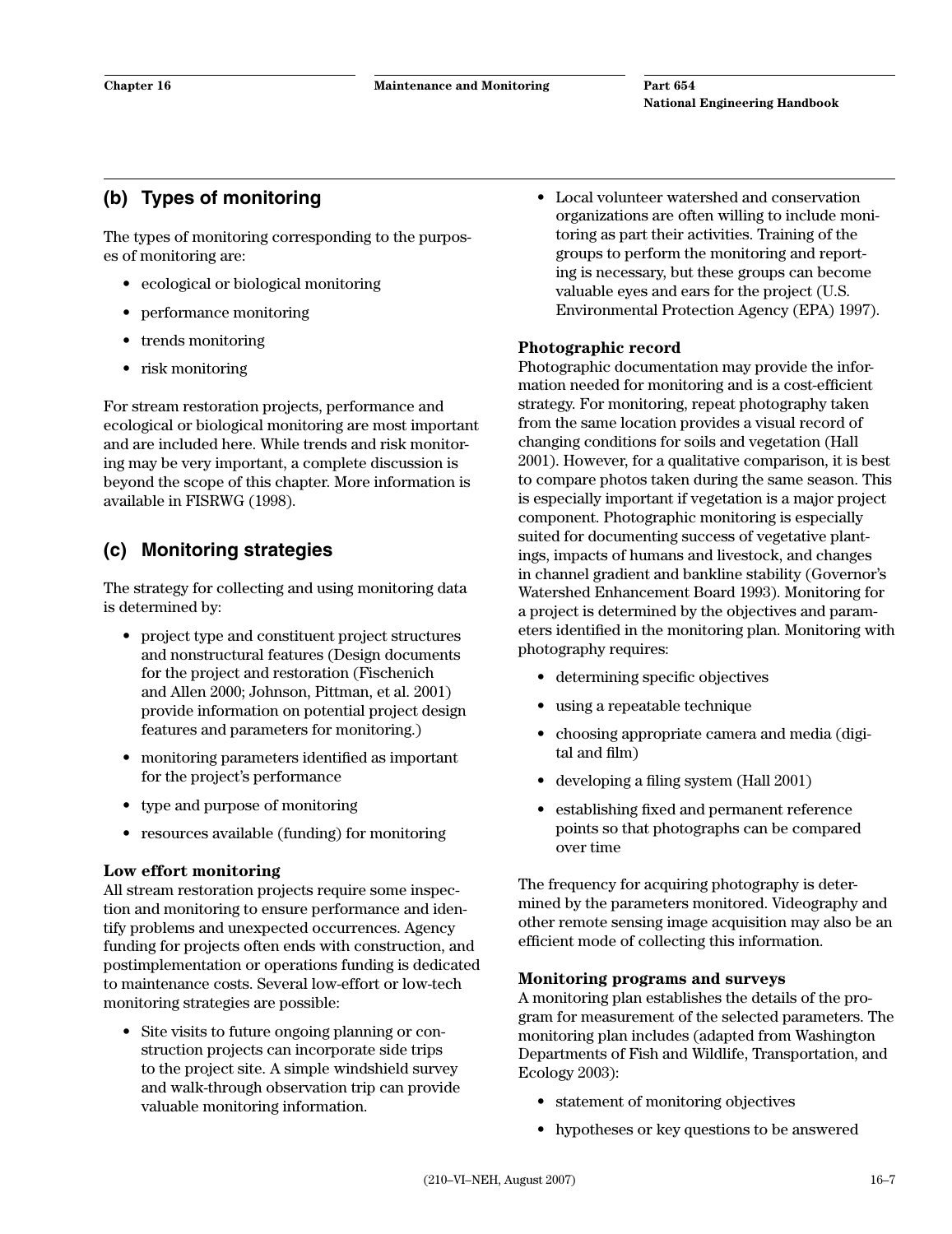- monitoring parameters
- monitoring protocol
- analysis and use of the information

*Statement of monitoring objectives*—Identifies the purpose and type of monitoring (project performance) and the project objective (improvement in channel stability, bank stability, and improvement in natural conditions). The direct connection of project objectives to monitoring objectives enables monitoring results to be used for modifying designs and operations to better achieve project goals.

*Monitoring parameters*—Measurement of the parameters identified as being important for monitoring should be specified in the monitoring plan. Monitoring intensity and evaluation techniques are specified for each of the parameters.

*Monitoring intensity*—Refers to the level of detail required in the monitoring process; that is, the level of detail required for making decisions on the monitoring objectives (Washington Departments of Fish and Wildlife, Transportation, and Ecology 2003). In some cases, yes/no or good/fair/poor responses provide sufficient information. In other cases, quantitative measurements and modeling are needed to answer monitoring questions. Differences between qualitative and quantitative methods (time, analytic requirements) may determine the level of detail possible within project constraints.

*Evaluation techniques*—The types of analysis methods used (cross-sectional survey) to monitor the selected parameters. The field sampling methods may differ regionally and for species or habitats. Information for field sampling methods should be identified or developed by NRCS regional engineering and natural resources personnel and project design personnel. This approach ensures that the monitoring will reflect the study area conditions.

*Monitoring protocols*—For each parameter that has been selected to be monitored, a protocol for implementing the evaluation technique is described. As with evaluation techniques, protocols should be identified or developed by those experienced with local or regional conditions. Protocols normally include (Washington Departments of Fish and Wildlife, Transportation, and Ecology 2003):

- specification of methods and geographic extent of measurements
- identification of monitoring period and frequency
- design of monitoring forms for data collection
- description of data-analysis techniques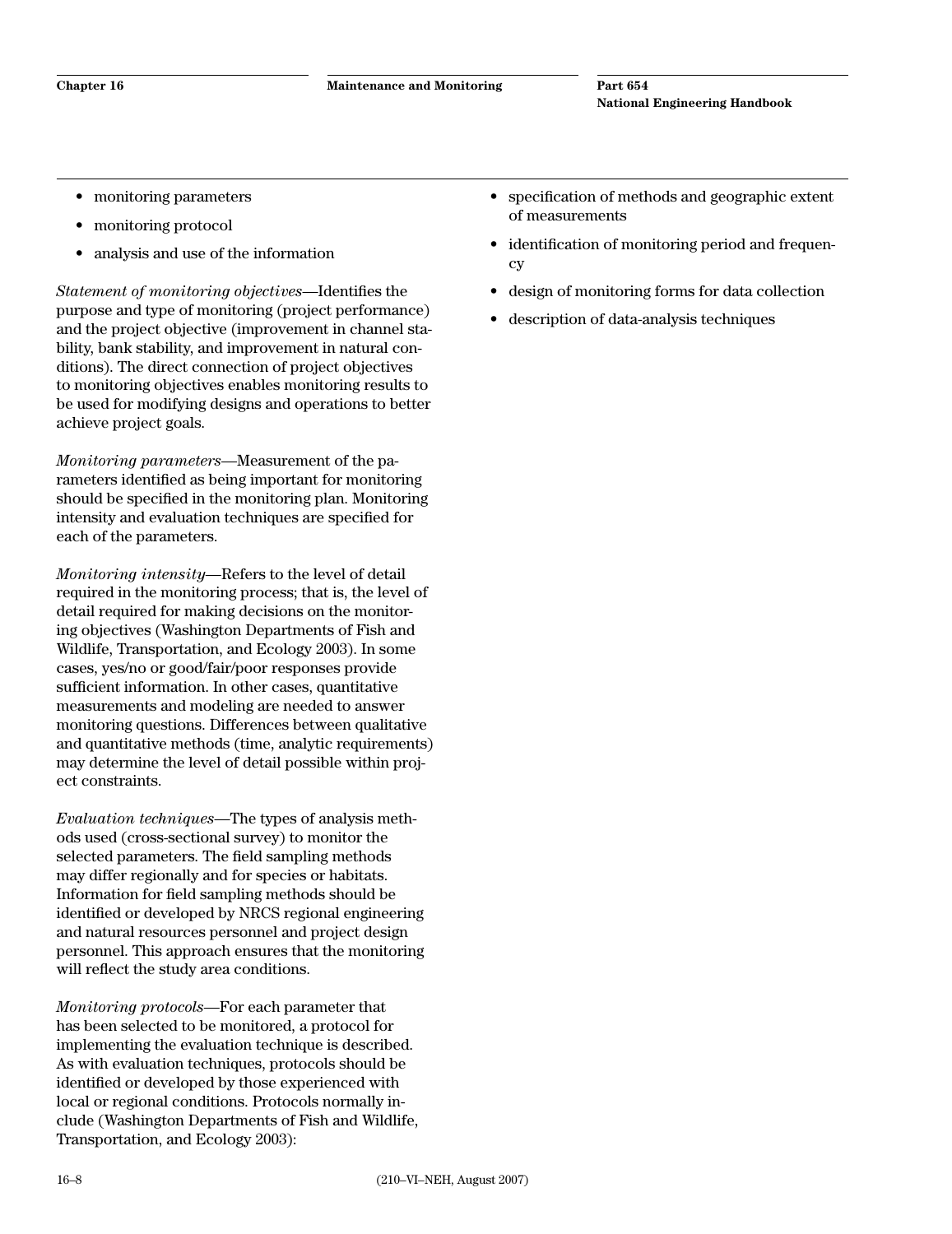# **654.1603 Developing plans for maintenance**

Maintenance of constructed projects ensures that the project operates or performs as intended. Maintenance requirements depend on the project type and level of risk, project goals, and level of effort or resources available for maintenance. The important categories of maintenance are (Martin and Fisher 2002):

- hydrology
- geomorphology
- vegetation
- domestic animals/livestock
- wildlife
- people

Types of maintenance are (FISRWG 1998)

- scheduled maintenance
- remedial maintenance
- emergency maintenance

# **(a) Project type requirements**

#### **Channels and flood plains**

Projects establish or restore stability to channels and flood plains. The maintenance of design conditions for hydrology and streambank and flood plain stability often requires scheduled maintenance of project features. Project objectives often include sustainability of the system (FISRWG 1998). Establishment of a dynamic equilibrium requires less extensive maintenance efforts than objectives for maximum hydraulic capacity or other objectives requiring more extensive and frequent maintenance actions. The maintenance requirements specific to the structures, materials, and construction methods can be identified by examining the design documentation and local project conditions for the project. Table 16–6 contains lists of parameters in the stream corridor that could be considered for maintenance.

#### **Protection/enhancement measures**

Management measures (structures, vegetation, management actions) that protect streambanks, deflect flows, and improve habitat conditions require periodic maintenance. Failure of the measures after construction should be evaluated to determine if the design or construction method should be altered, rather than just repaired (FISRWG 1998).

Table 16–7 contains a list of possible maintenance actions that may be required for specific protection and enhancement features.

Boulders and other instream features should be maintained to ensure proper functioning. Revetments and heavy or hard protection features require inspection and potential repair and addition of materials. The vegetation of soft protection systems requires inspection to determine survival and level of protection from the vegetation. Hybrid measures, using vegetation in combination with geogrids, geotextiles, and cellular blocks, require maintenance of structural components such as loss of geotextile material and replacement or replanting of vegetation (Fischenich and Allen 2000). The intent of some streambank and channel features is to provide temporary stabilization until riparian vegetation develops and establishes more stable channel bank conditions, so that maintenance of protection/enhancement features will become less important over time (FISRWG 1998).

#### **Vegetation**

After construction, monitoring should be frequent enough to evaluate how vegetation establishment progresses (Winward 2000). Many projects that rely on soil bioengineering require that the vegetation become firmly established before experiencing a significant flow event. If a significant event occurs before the vegetation is established, replanting may be necessary. If replanting, protective measures, or irrigation are needed after construction, these actions can be undertaken to ensure that vegetation is established in sufficient abundance and distribution. After establishment of vegetation, project operation requires that it be maintained in a specified abundance and location to achieve project objectives, but not become excessive enough to interfere with water, sediment, or wildlife movement. Maintenance requirements range from mowing of terraces to clearing of excess woody debris, depending on the vegetative component. The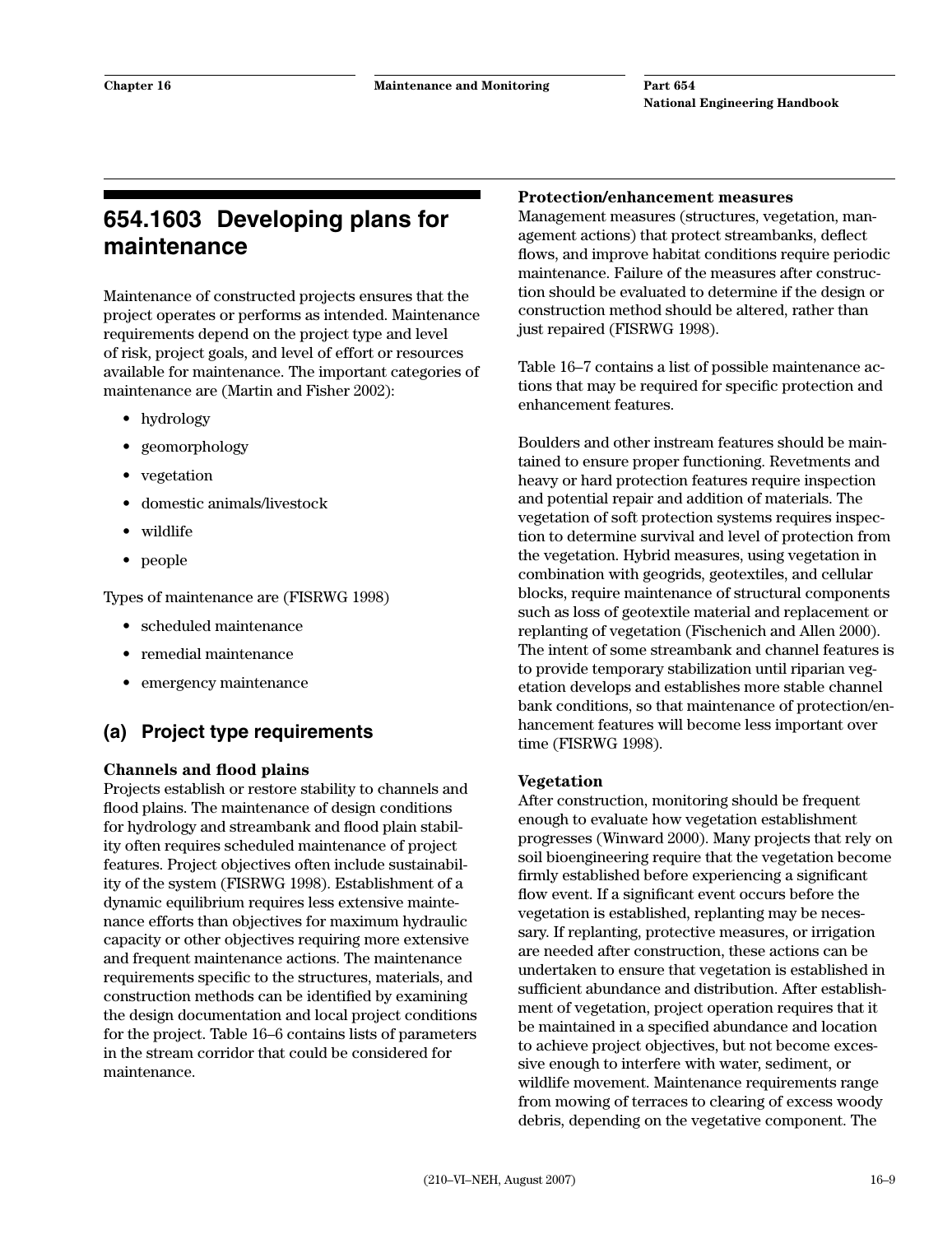#### **Table 16–6** Maintenance actions for channel and flood plain projects

| <b>Project location</b>            | <b>Maintenance actions</b>                                                        |  |
|------------------------------------|-----------------------------------------------------------------------------------|--|
| Channel                            | Structures—repair of:                                                             |  |
|                                    | Grade control—rock, concrete,                                                     |  |
|                                    | Weirs                                                                             |  |
|                                    | Rock vanes                                                                        |  |
|                                    | Island and bar preservation, development                                          |  |
|                                    | Bank toe stabilization—rock, vegetation                                           |  |
|                                    | Rock barbs                                                                        |  |
|                                    | Removal of:                                                                       |  |
|                                    | Nuisance aquatic vegetation                                                       |  |
|                                    | Woody debris accumulation                                                         |  |
| Flood plain                        | Repair or reformation of bank grading                                             |  |
|                                    | Actions to address encroachments                                                  |  |
|                                    | Maintaining planned boundaries and conditions for rights of way                   |  |
|                                    | Replanting or adding new vegetation due to poor establishment or lack of survival |  |
| Buffer strips, setbacks, easements | Establishment of boundaries after encroachments by adjacent land uses             |  |
| Meander bends                      | Stabilization of eroding or unstable banks                                        |  |
|                                    | Seeding of newly formed areas                                                     |  |

**Table 16–7** Maintenance actions for different protection/enhancement features

| <b>Protection/enhancement features</b> | <b>Maintenance actions</b>                                                                                                                                       |  |
|----------------------------------------|------------------------------------------------------------------------------------------------------------------------------------------------------------------|--|
| Streambank stability                   | Repair bank armoring structures (stone filled revetments, soil-covered riprap, cellular<br>blocks, geogrid, gabions, geotextile fabrics, soil cement, bulkheads) |  |
|                                        | Terrace zone—seeding, vegetation establishment, mulching                                                                                                         |  |
| Stream/habitat features                | Repair, replacement, expansion of fish cover structures                                                                                                          |  |
|                                        | Repair, replacement of pool/riffle rocks and structures                                                                                                          |  |
| Vegetation                             | Removal of excess woody vegetation                                                                                                                               |  |
|                                        | Repair, maintain irrigation, water availability                                                                                                                  |  |
|                                        | Replanting, replacement of trampled, dead, or impaired vegetation                                                                                                |  |
|                                        | Maintain, repair, and replace fencing, signage, and barriers for vegetation protection                                                                           |  |
|                                        | Repair or replacement of brush mattress, matting, or other soil bioengineering materials                                                                         |  |
|                                        | Seeding or reseeding                                                                                                                                             |  |
|                                        | Mulching for plant and soil stability                                                                                                                            |  |
| Access and human use structures        | Clearing of access pathways for humans and livestock                                                                                                             |  |
|                                        | Cleaning and repair of recreation structures—picnic tables, boat ramps, parking areas                                                                            |  |
|                                        | Cleaning and repair of restroom facilities                                                                                                                       |  |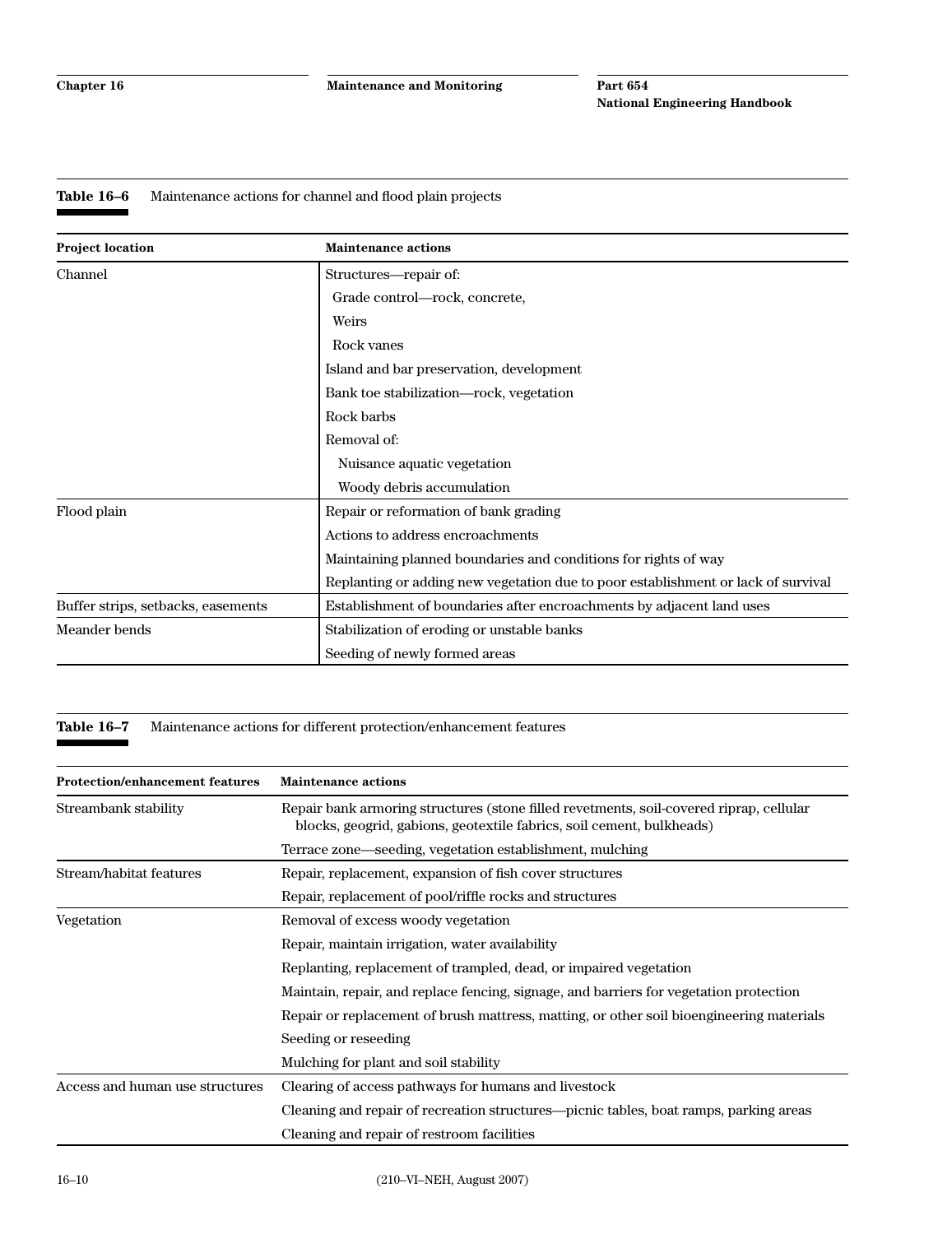vegetation section of table 16–6 identifies potential actions to consider in vegetation management.

#### **Access and human-use features**

Many projects incorporate access points for human uses such as fishing, wildlife access, and agriculture (cattle). Recreation boat ramps, picnic areas, and restroom facilities can be incorporated into projects, increasing public use and the value of the project. These human-use features require a higher level of maintenance to meet public expectations. Exceeding the carrying capacity of the resource by too many visitors or livestock can lead to degradation and erosion of streamside lands and excessive inputs of nutrients and pollutants to the channel. Table 16–6 identifies maintenance activities for the access and human-use features.

### **(b) Maintenance considerations**

Project-specific factors should be considered in planning for maintenance. The necessary maintenance activities for project design features are modified in light of risk, project goals, and level of effort.

#### **Risk**

In considering project monitoring and maintenance, risk pertains to the probability of project failure if maintenance is not performed. Numerous circumstances, from budgetary to natural events such as flooding, can prevent maintenance from occurring. Project planners must evaluate how susceptible a project design is to risk of failure if maintenance does not occur, is reduced in scope, or delayed. Projects that rely on structural features may be at less risk than projects dependent on natural or biological components (vegetation maintenance).

#### **Project goals**

Project goals and objectives require that maintenance activities be performed to achieve the levels of hydrologic and environmental outputs. Success or performance criteria may be developed for the objectives, specifying the quantities and levels required for project functioning. These criteria help in identifying the maintenance intensity and evaluation techniques required.

#### **Level of effort**

The level of effort or available resources (funding, equipment, labor) for maintenance should be considered in design and planning for maintenance. Maintenance plans should reflect the available personnel and other resources.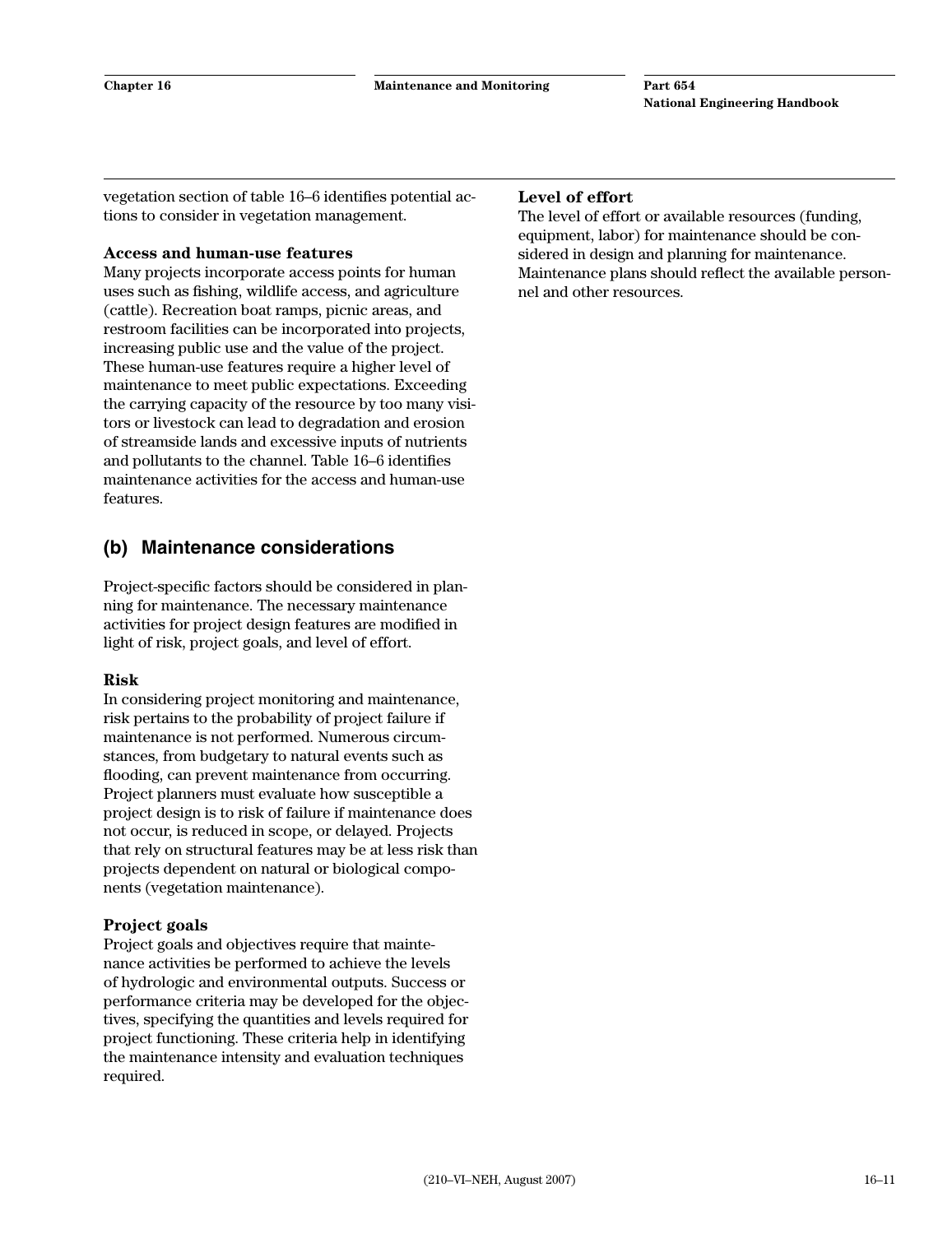# **654.1604 Monitoring and maintenance plan documentation**

Preparation of a plan for monitoring is similar to a plan for maintenance. In fact, these two activities are often considered together as part of the plan documentation. Plans for maintenance and monitoring are developed from goals and objectives (NEH654.02). The steps for plan preparation presented here are adapted from Components of a Monitoring Plan, Part 6B of the FISRWG (1998). The guidelines set out three steps for preparing a plan:

- project planning
- implementing and managing the project
- responding to monitoring results

# **(a) Planning**

There are seven steps for planning a monitoring plan.

*Step 1* Define the stream restoration project goals and objectives.

Restate the goals and objectives identified as part of project planning (NEH654.03).

*Step 2* Develop a conceptual model of the stream, flood plain, and watershed.

A conceptual model serves to communicate relationships of water, geomorphic conditions, and biota (Henderson and O'Neil 2005). The model can be used to identify changes and impacts in the system.

*Step 3* Choose performance criteria.

Performance criteria are standards to evaluate to what extent the project is achieving desired or designed outcomes. The performance criteria identify in quantitative terms (defined metrics) or qualitative terms (absence/presence) the results or outcomes of project operation. The Federal Guidelines (FISRWG 1998) provide three components for choosing performance criteria.

*Link performance to goals—*Goals and objectives for the project should articulate the specific outcomes and results that are expected and intended from the project. The hydrologic, geotechnical,

and ecological needs and opportunities identified in planning should have resulted in clear statements for project performance. Performance criteria are meant to assess progress toward the goals. If the goals and objectives are not clear enough for identifying performance criteria, then clarification, interpretation, or explanation of the goals and objectives must be done. The effort to understand or clarify goals will allow establishment of performance criteria that are closely aligned with stated goals.

*Develop the criteria—*The primary reason for a maintenance and monitoring plan is to assess progress and to indicate the steps required to fix a system or component of the system that is not successful (FISRWG 1998). To that end, the performance criteria and monitoring parameters should be developed as indicators of success. Performance criteria are usually developed through an iterative process that involves listing measures of performance relative to goals and then refining them to develop the most efficient and relevant set of criteria (FISRWG 1998). Criteria are usually specified as levels of outputs (hydraulic capacities, ranges, minimums, maximums, or threshold measurements).

*Maintenance performance criteria—*Structural, vegetative, and management measures (such as grazing controls) are incorporated into stream restoration project designs because they provide the desired project outputs in terms of necessary hydraulic capacities, levels of protection, and habitat benefits. The necessary maintenance actions are determined by the requirements of the measures. Information from the design phase can be used for maintenance performance of structural components (design sizes, capacities). Maintenance of natural resource and vegetative components is influenced by design requirements, such as level of protection, and by natural conditions. Maintenance of management measures requires identifying the actions, such as repair of fences, needed so that the management measure functions properly (tables 16–6 and 16–7).

*Monitoring performance criteria—*Performance criteria for the monitoring plan establish the acceptable or desired levels for the parameters being monitored. The performance criteria are based on comparison of the parameter's measurement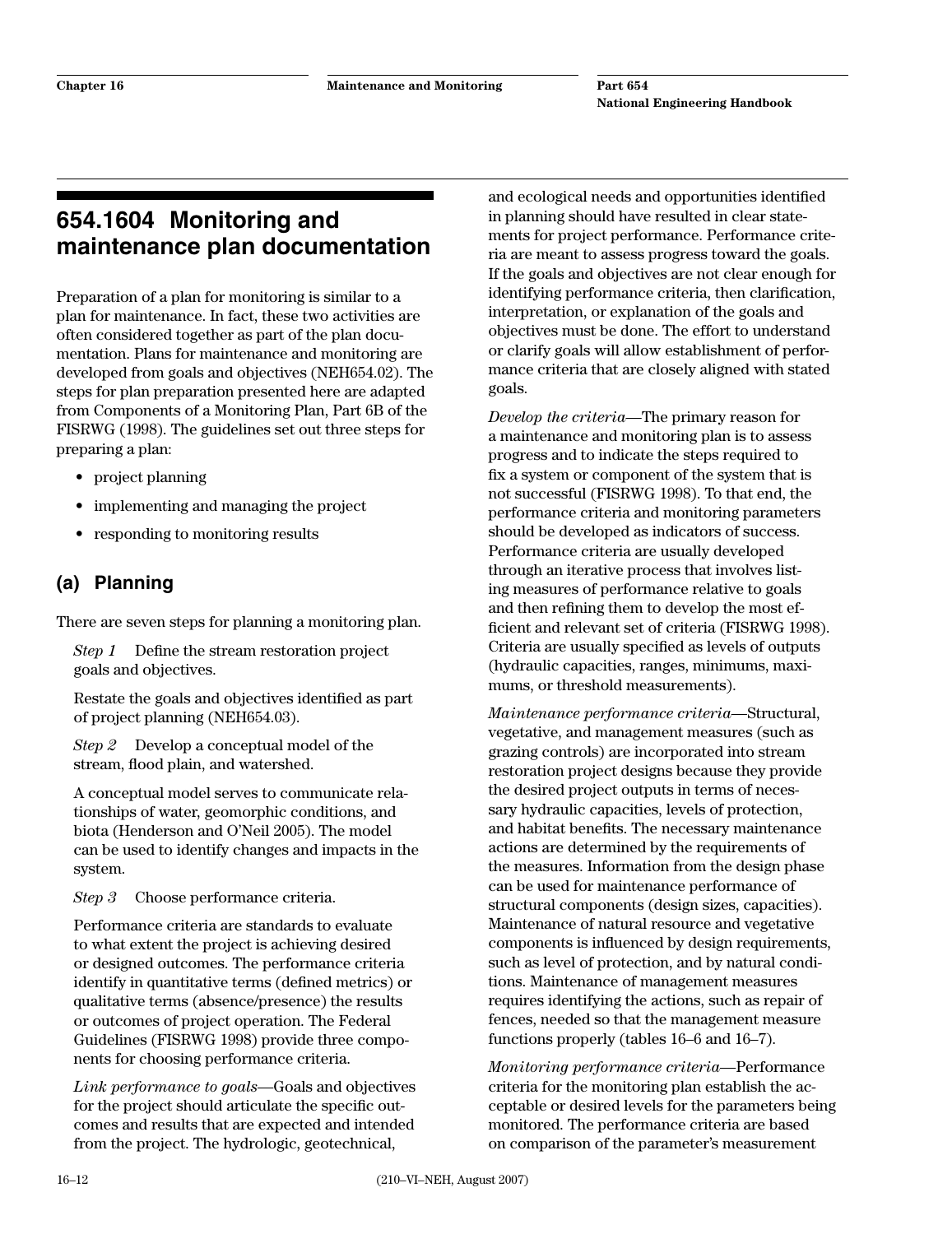to the agreed on performance criteria. The monitoring parameters identified (tables 16–3 through 16–5) are measured in the field and compared to performance criteria.

*Identify reference sites*—Reference sites are channel study areas that are similar to the project channel, but not in need of stabilization. These sites represent the study area if it were undisturbed or stable. Figure 16–1 shows the proximity of the Teton River reference site to the Fox Creek restoration site in Idaho. Conditions (hydrologic, geomorphic, habitat) at the reference site represent the conditions that are the goals of the project. By examining the conditions at the reference site, the study team can ascertain the level of success that is possible from the project. Pre- and postconstruction evaluations can measure the change or impact from the project, but the level of success can be judged only relative to reference systems (FISRWG 1998).

*Step 4* Choose maintenance and monitoring parameters and methods.

The purpose of maintenance and monitoring is to ensure the project performs the hydrologic, geomorphic, and habitat functions that are the basis of goals and objectives and project design.

*Monitoring parameters—*

- Table 16–8 (FISRWG 1998) identifies general project objectives and potential evaluation tools and criteria. As pointed out, the goals and objectives lead to identification of particular parameters for monitoring. Tables 16–3 through 16–5 contain more complete lists of parameters.
- The National Research Council (1992) recommends that parameters include physical, hydrological, and ecological measures. In this way, a holistic assessment of the stream and flood plain is possible. Using reference sites, pub-



**Figure 16–1** Fox Creek, ID, case study reference site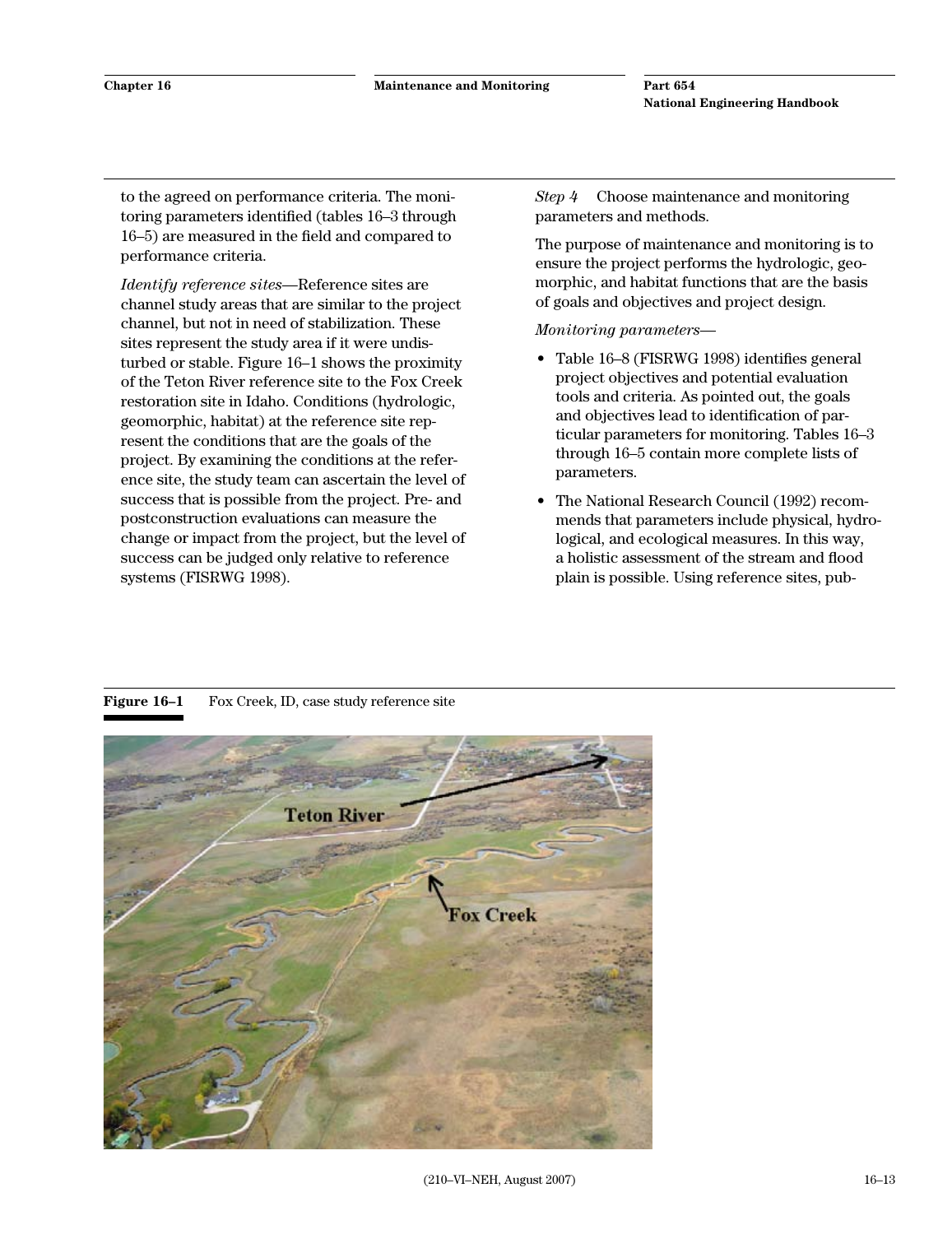#### **Table 16–8** General project objectives and potential evaluation tools and criteria

| <b>General objectives</b>            | Potential evaluation tools and criteria                              |
|--------------------------------------|----------------------------------------------------------------------|
| Channel capacity and stability       | Channel cross sections                                               |
|                                      | Flood stage surveys                                                  |
|                                      | Width-to-depth ratio                                                 |
|                                      | Rates of bank of bed erosion                                         |
|                                      | Longitudinal profile                                                 |
|                                      | Aerial photography interpretation                                    |
| Improve aquatic habitat              | Water depths                                                         |
|                                      | Water velocities                                                     |
|                                      | Percent overhang, cover, shading                                     |
|                                      | Pool/riffle composition                                              |
|                                      | Stream temperature                                                   |
|                                      | Bed-material composition                                             |
|                                      | Population assessments for fish, invertebrates, macrophytes          |
| Improve riparian habitat             | Percent vegetative cover                                             |
|                                      | Species diversity                                                    |
|                                      | Size distribution                                                    |
|                                      | Age class distribution                                               |
|                                      | Plantings survival                                                   |
|                                      | Reproductive vigor                                                   |
|                                      | Wildlife use                                                         |
|                                      | Aerial photography                                                   |
| Improve water quality                | Temperature                                                          |
|                                      | pH                                                                   |
|                                      | Dissolved oxygen                                                     |
|                                      | Conductivity                                                         |
|                                      | Nitrogen                                                             |
|                                      | Phosphorous                                                          |
|                                      | Herbicides/pesticides                                                |
|                                      | Turbidity/opacity                                                    |
|                                      | Suspended/floating matter                                            |
|                                      | <b>Trash loading</b>                                                 |
|                                      | Odor                                                                 |
| Recreation and community involvement | Visual resource improvement based on landscape control point surveys |
|                                      | Recreational use surveys                                             |
|                                      | Community participation in management                                |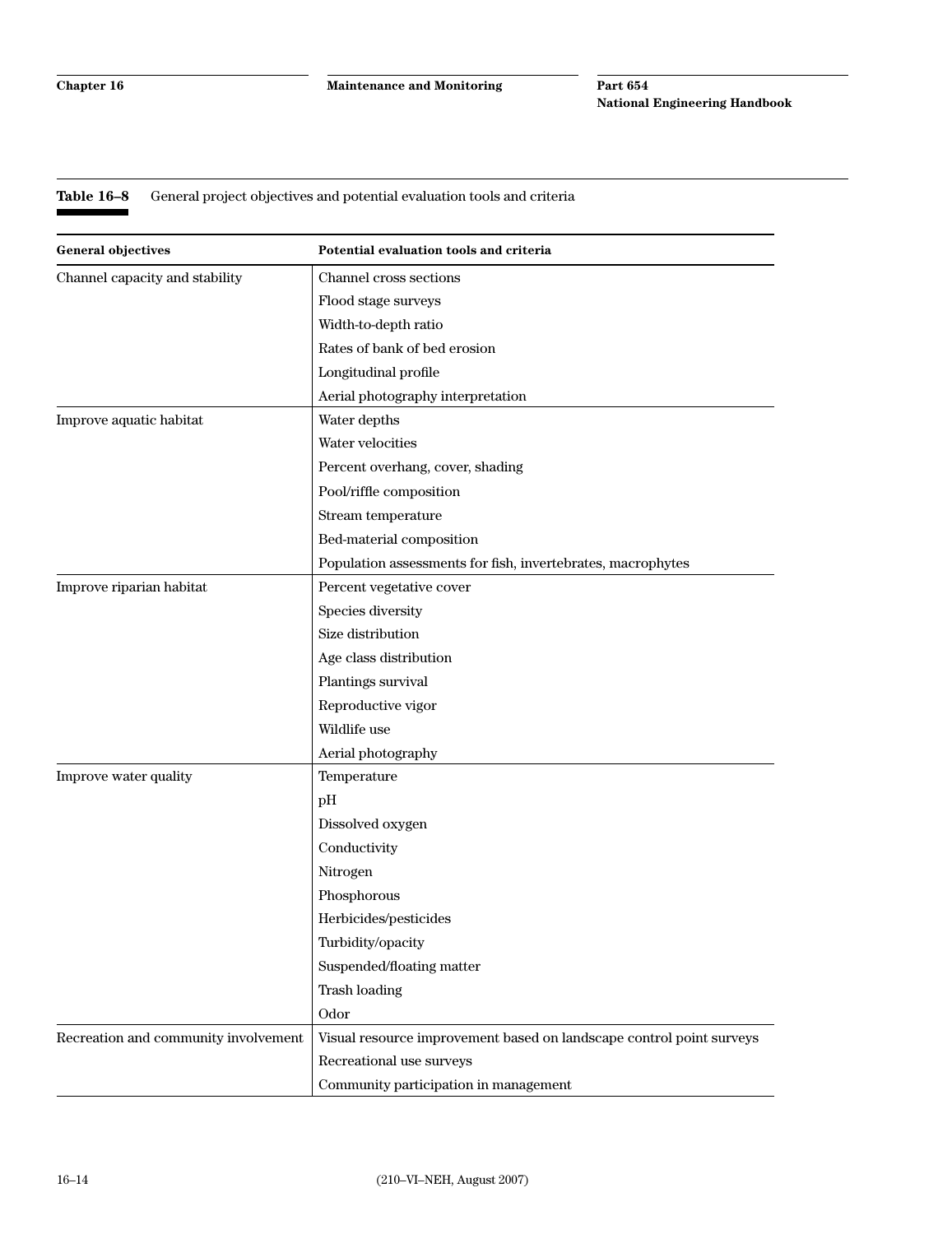lished literature, and applicable standards, performance criteria are identified or developed for the physical, hydrological, and ecological monitoring parameters.

- The effects of watershed activities on the project should be considered when identifying parameters. Activities in the watershed can affect the success of the project and cause changes in monitoring parameters not related to the project. Land use changes in urban settings produce changes in water runoff and movement that should be accounted for in monitoring plans. Rural areas similarly undergo land use changes, but the changes are usually slower to take place.
- A holistic view of stream conditions should be pursued using the minimum necessary measurements. While comprehensiveness and redundancy may be desirable, this may be costly and unnecessary.

*Monitoring methods*—Protocols for monitoring the parameters identified as important are either identified from available sources or developed to meet the channel and regional conditions. Covering sampling and analysis methods for the range of potential monitoring parameters is beyond the scope of this chapter.

*Monitoring profiles—*Monitoring plans require establishing the physical location from which parameters are measured. Depending on the monitoring parameters needed to determine performance, monitoring is undertaken from a cross-sectional profile, longitudinal profile, or from bankline surveys. However, while it should be noted that other survey techniques and protocols are in use, the ones described herein are the most common.

*Channel cross-sectional profile—*The channel cross-sectional profile is typically used to monitor bank and channel morphology. The cross section is located across the stream perpendicular to the direction of stream flow. The cross section is used to measure bank and channel elevations, referenced to a benchmark over time. In this way, stability or changes of the bank and channel location can be determined. The channel cross section is used for projects with objectives for stabilizing meandering channels; consolidating multiple, shal-

low, or braided channels; establishing stable near bank habitat areas; or stabilizing channel slopes.

The cross-sectional survey involves placing endpoints and a benchmark on the stream terrace or stable flood plain, establishing sampling points, taking documentary photographs, and measuring elevations with a surveyor's level (Harrelson, Rawlins, and Potyondy 1994). At least 20 elevation measurements are usually taken at significant breaks of slope that occur across the channel. The active terrace and flood plain may be included in the cross section, dictated by the project and project objectives. Resulting information produces a channel cross section as in figure 16–2 (adapted from Harrelson, Rawlins, and Potyondy 1994). Channel slope can be determined by taking additional elevation measurements upstream and downstream from the cross sections and calculating the changes in slope. In this way, a survey plot of the stream channel and features can be developed (fig. 16–3 (adapted from Harrelson, Rawlins, and Potyondy 1994)).

As elevation measurements are taken, sampling for chemical attributes, sediment, and some biological attributes such as habitat structure (table 16–5) can be obtained at the same time. Harrelson, Rawlins, and Potyondy (1994) provide guidance on basic surveying techniques.

*Longitudinal profile*—The longitudinal profile establishes how the stream and flood plain change in elevation as the stream flows through the study reach. The slope is determined by successive measurements of water surface, channel bottom, bankfull stage, flood plain, and terraces. Most biological attributes (table 16–5) have distribution, size, or density dimensions requiring measurement over an area, not just a cross section. Establishing longitudinal monitoring sample locations is appropriate for projects that stabilize headcutting, restore riparian vegetation or aquatic habitat, and for some erosion protection projects.

Establishment of a permanent longitudinal profile for monitoring requires identifying a permanent location that has the project features (vegetation) that are important to monitoring. The longitudinal profile should encompass an area 300 to 500 feet along the stream (or approximately 20 times the channel width at bankfull). The survey should be wide enough to measure both banks,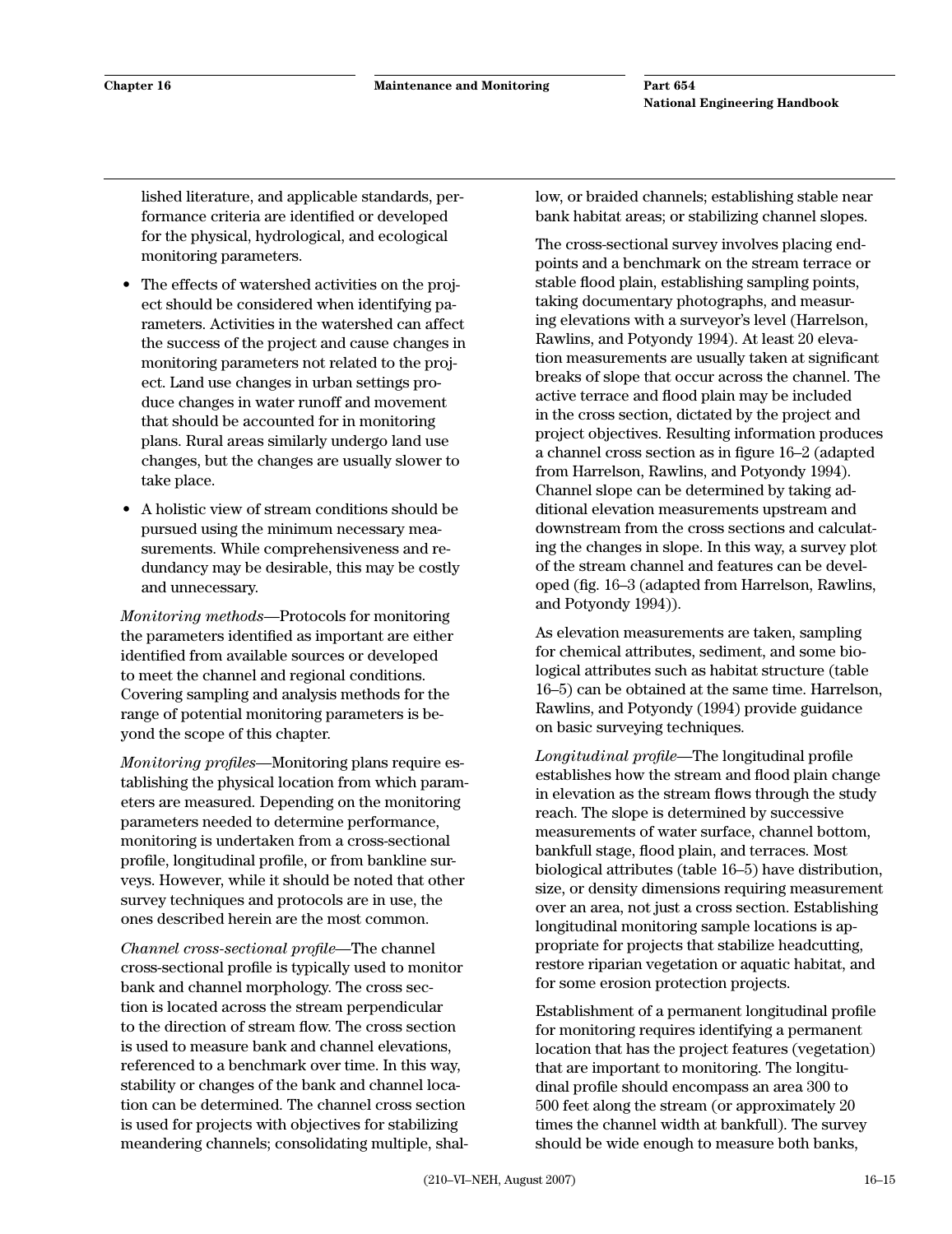



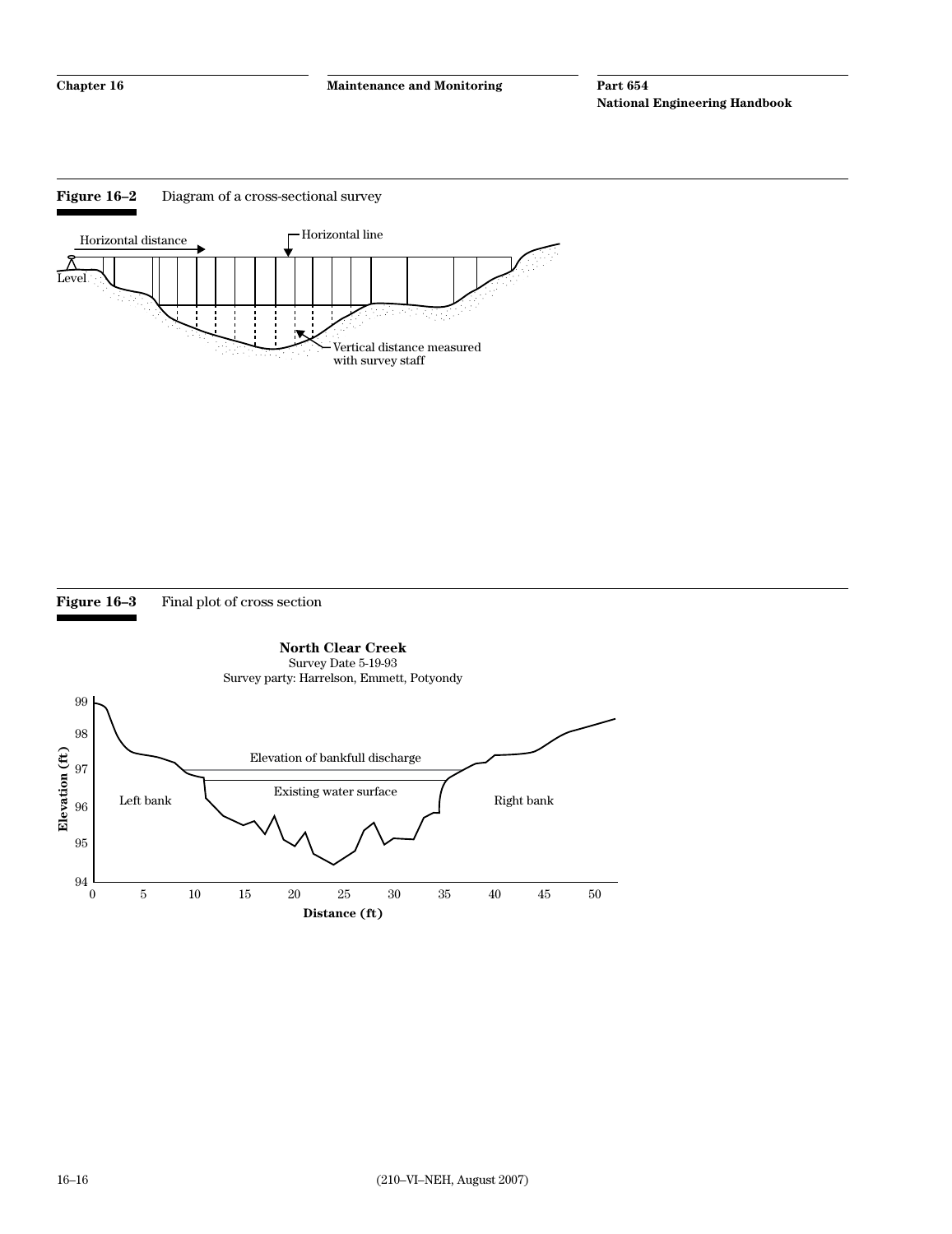the active flood plain, and one or more terraces. A benchmark is established and stations are located at intervals along the longitudinal profile. A surveyor's level is used to measure the elevations of the channel bottom, water surface, terrace, and flood plain. Plotting of the elevation data along the longitudinal profile results in a plot of the slopes  $(fig. 16-4)$ .

*Bankline surveys—*The objectives of some projects are to define or stabilize the bankline, provide capacity for a certain bankfull discharge, or maintain a consistent bank width between reaches. For these projects, bankline surveys are used to monitor change in the bank position, determining if the width between the banks is consistent over time and consistent between reaches of the stream. Bankline surveys are implemented by establishing permanent points along the bankline to be measured over time. In low-gradient, meandering systems, the flood plain is well defined and bankfull stage is clearly marked. Where the flood plain is absent or poorly defined, it may be necessary to establish benchmarks or natural indicators as surrogates, such as vegetation, for the top of bank (Harrleson, Rawlins, and Potyondy 1994). The locations of the bankline reference points are documented and physically benchmarked. The bankline's lateral extent into the flood plain and

bank-to-bank width are measured and documented over time.

If bank location and width between channel reaches are of concern, a series of reference bankline points are identified. Monitoring the reference points over time will identify changes in location and width of the bankline along the stream. Changes in width between reaches indicate that the cross sections are changing between sections, and the cause or source of these changes should be identified.

*Step 5* Estimate costs.

Costs for maintenance and monitoring plans include:

- personnel and management costs to implement plan
- quality assurance
- data management
- field sampling
- data analysis and interpretation
- maintenance and monitoring report preparation
- presentation of results and recommended changes



**Figure 16–4** Graphic representation of longitudinal profile

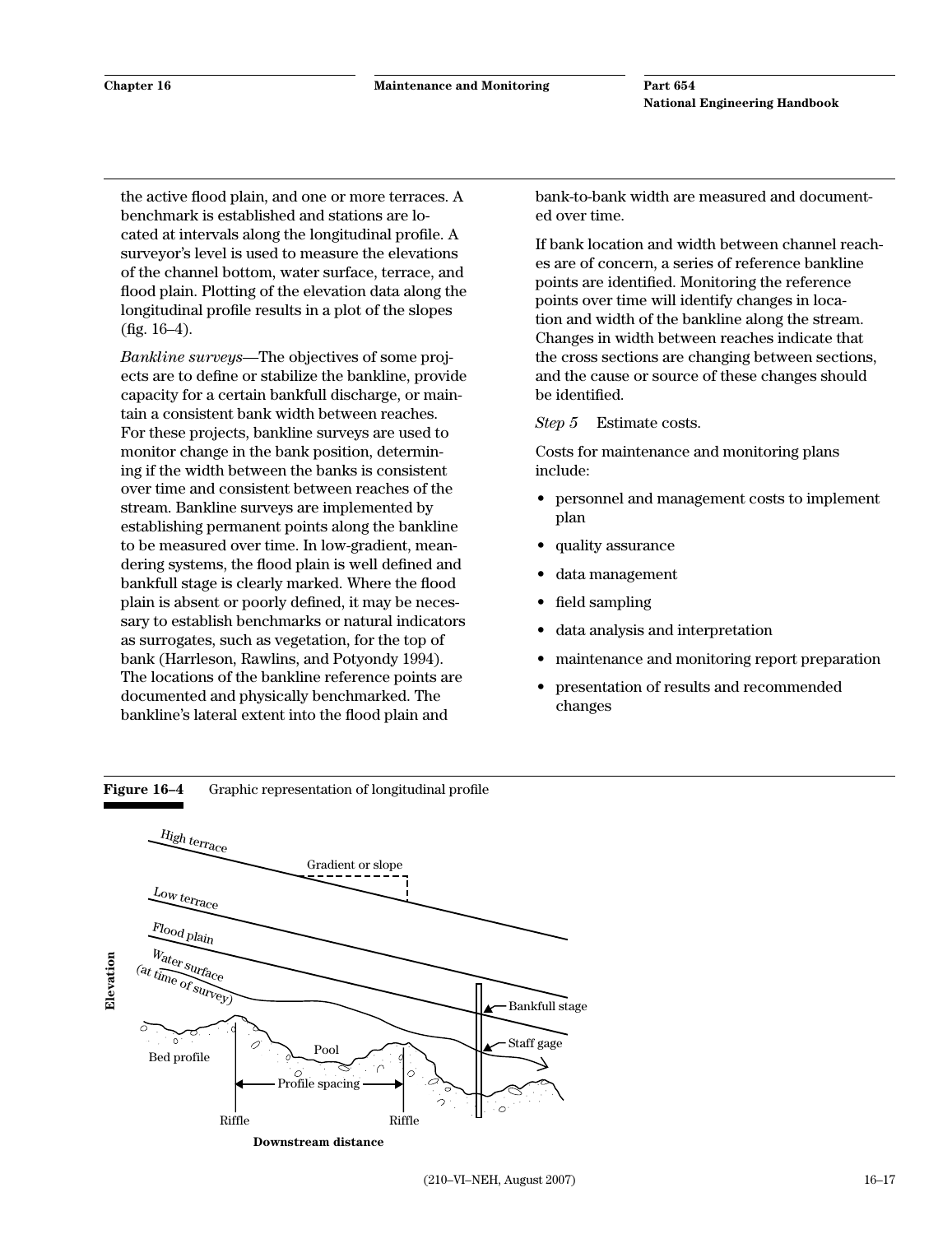Table 16–9 categorizes the relative costs of monitoring and maintenance as high, medium, and low. Costs vary with region and the intensity and frequency of monitoring and maintenance.

*Step 6* Categorize the types and emphasis for data.

The emphasis on data collection changes as the project progresses from planning to implementation to postimplementation.

*Planning—*

• develop baseline data at the site

*Implementation of project—*

- monitor construction and management activities
- collect as-built and as-constructed information

*Postimplementation—*

- collect performance data
- conduct other studies as needed

*Step 7* Determine the level of effort and duration.

The level of effort needed for maintenance and monitoring is determined by the goals, objectives, and performance criteria identified in step 3. Maintenance for structures and vegetation is required to meet goals of the project in terms of stabilization, channel capacity, and environmental considerations (FISRWG 1998). The level of effort for monitoring is determined by the goals and objectives and by the end use of the monitoring data. Water quality monitoring to determine whether state water quality standards are met requires a higher level of effort (frequency, data gathered) than monitoring for public access.

*Frequency*—Frequency of maintenance actions is determined by the type of structure, vegetation, or management measure that is part of the project. Ensuring the proper functioning of the design requires development of maintenance schedules by the responsible agency personnel. For monitoring of physical, chemical, and biological parameters,

#### Table 16–9 Relative costs of monitoring actions

| Type of monitoring and maintenance | <b>Relative costs</b> |
|------------------------------------|-----------------------|
| Photographic monitoring            | Moderate              |
| Windshield survey monitoring       | Low                   |
| Volunteer monitoring               | Low                   |
| Cross-sectional profile            | High                  |
| Longitudinal profile               | High                  |
| Bankline survey                    | High                  |
| Track watershed trends             | Moderate              |
| Chemical parameter monitoring      | Low                   |
| Biological monitoring              |                       |
| Primary productivity               | Moderate              |
| Fish community                     | Moderate              |
| Riparian vegetation                | High                  |
| Habitat structure                  | High                  |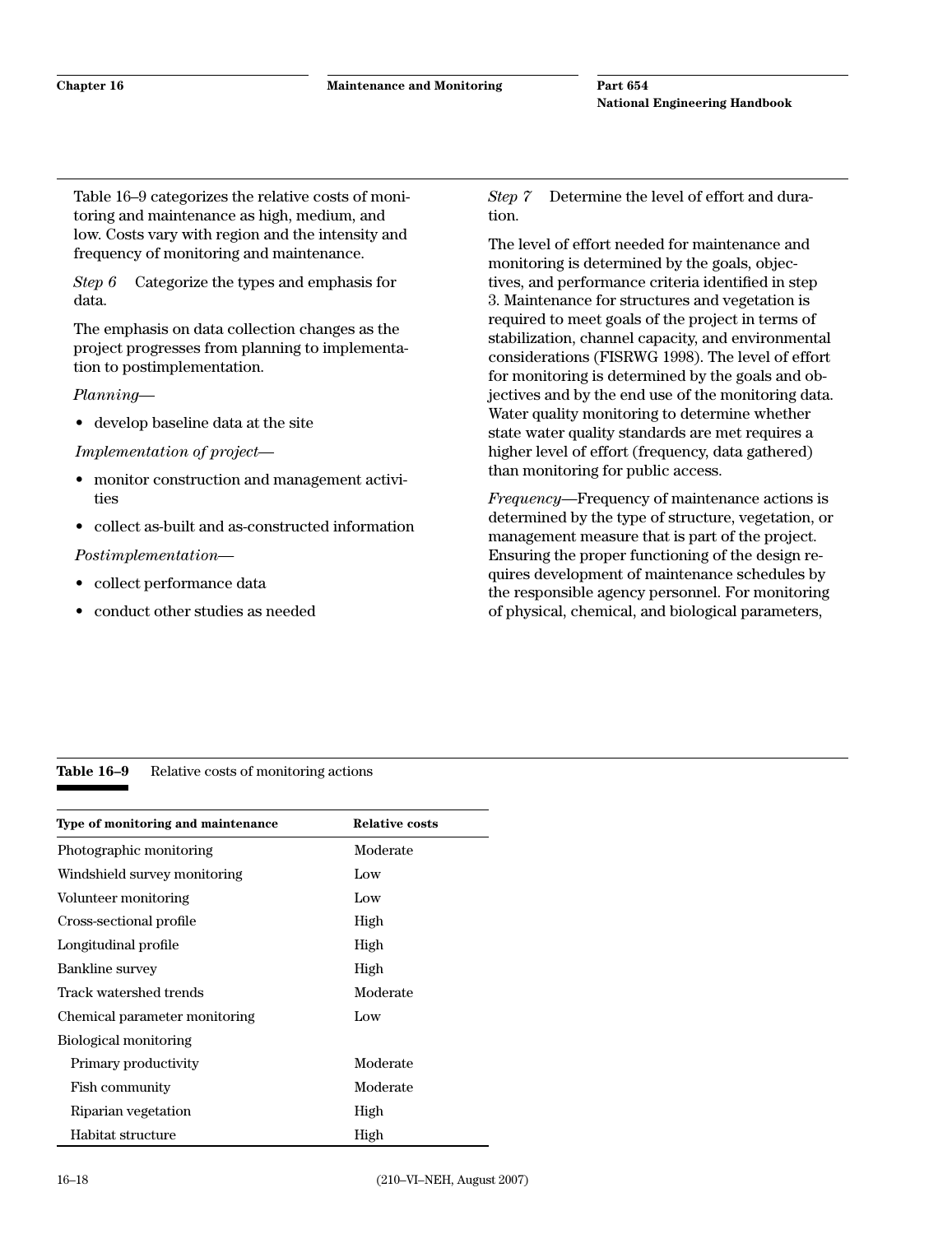a sampling plan is developed for the parameter or group of parameters (water quality parameters). Frequency of maintenance and monitoring may decrease as the project and system becomes more established and rates of change decrease. For instance, monitoring of a project may be done annual for the first 3 years, followed by monitoring at 2- to 5-year intervals for the duration of project life.

*Duration*—Maintenance and monitoring should extend long enough to determine either:

- reasonable assurances of sustainability of the project
- that the system has met performance criteria
- that the system will not likely meet the criteria

*Timing*—Timing of maintenance activities is important so that structural and vegetative components remain functional. With designs that incorporate soil bioengineering approaches and vegetation, the period after construction is critical to establishment and success of the measures, so higher levels of maintenance and monitoring are required in the immediate postconstruction period. In the winter periods, vegetation and other conditions may not be relevant to the performance criteria and project objectives. Monitoring should be carried out during the time of the year when vegetation and streamflow conditions approximate the conditions used for design.

*Sensitivity*—The sensitivity of the parameter to change will also determine the level of effort and duration needed to detect a change. In some cases, this may require some statistical analysis. If this is required, it may be appropriate to consult a statistician during the design of the monitoring plan.

# **(b) Implementing and managing monitoring**

Planning for maintenance and monitoring occurs while site design and construction plans are underway and there is normally a great deal of activity. Following construction and beginning of operation of the project, it is important that the monitoring plan is implemented successfully. This takes deliberate effort by the operating agency or authority, with the emphasis then on

project operation. Consult the Interagency Guidelines (FISRWG 1998) for suggestions and insights for implementing and managing the monitoring plan.

# **(c) Responding to monitoring results**

Monitoring provides information on performance, biological resources, trends, and risks. The monitoring information serves as the basis for making modifications to the project and operations. The adaptive management section below presents a process for responding to monitoring results. If long-term water quality monitoring shows that the performance criteria are met, then water quality can be considered for deletion from future monitoring. If biological parameters show a lack of nonjuvenile fish, then a fisheries investigation may be indicated. If performance monitoring indicates that performance criteria are not being met, an investigation of the cause should be initiated. This may lead to modification of the project or to the identification of changing conditions within the watershed.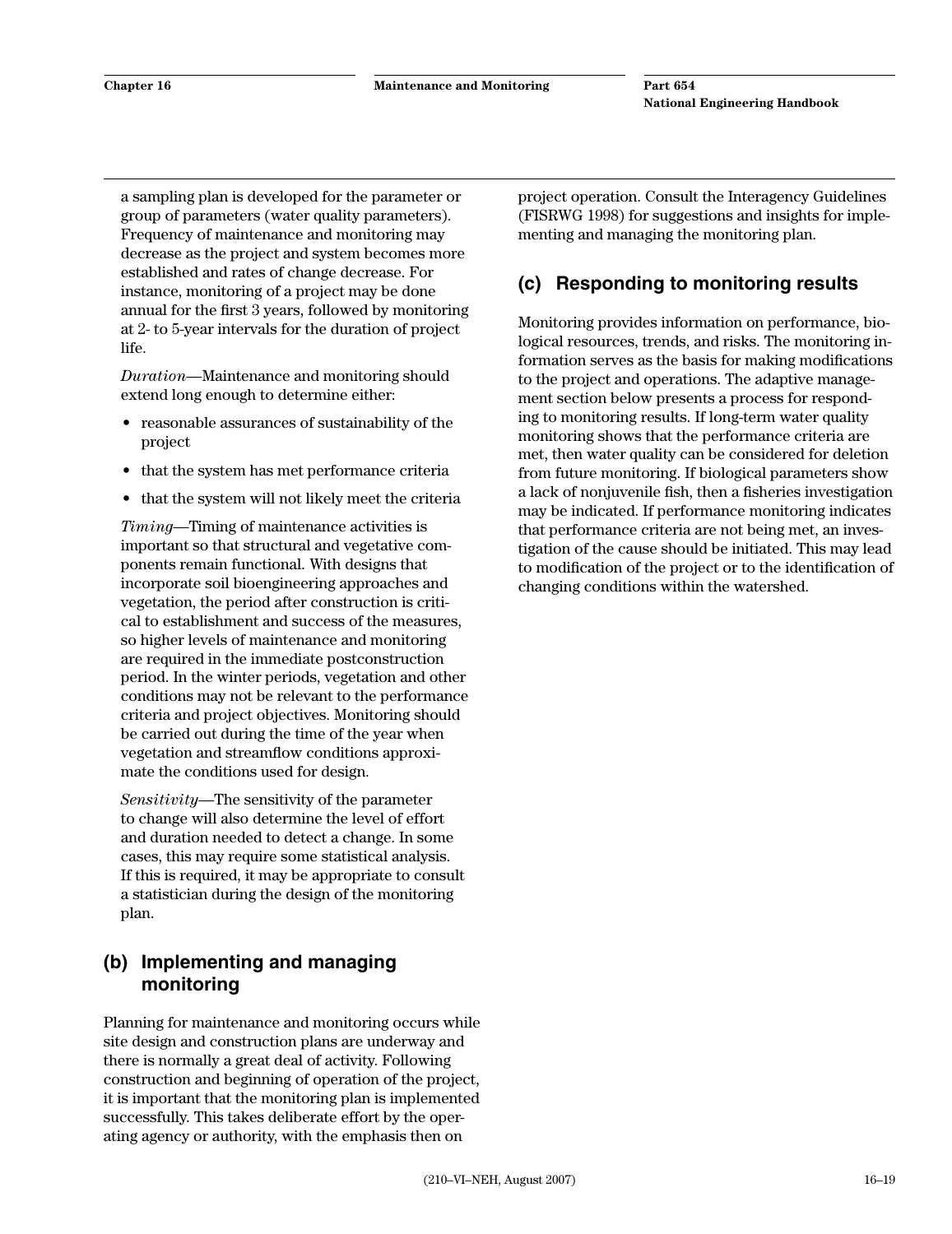# **654.1605 Adaptive management**

### **(a) Background for adaptive management**

Stream restoration and/or stabilization projects are part of dynamic systems, and over time the project outcomes will likely change (increase or decline) as project life increases. Aquatic habitat, streambank and riparian communities, water flow capacity, and other project conditions may show improvements or deteriorations. Sometimes, there is uncertainty on the point of sustainability (equilibrium), relative to sedimentation, streambank location, or habitat diversity. The prevailing assumptions on which project objectives are based may prove to be erroneous. System relationships and connections may be weak or nonexistent, watershed and local conditions may change, or project design measures may be overkill, and lesser levels of structures, maintenance, or human interference may be called for. The uncertainty in project outcomes and the need for change in project design, operation, and management have given rise to adaptive management. Adaptive management is an approach to natural resource management that incorporates monitoring of project outcomes and uses the monitoring results to make revisions and refinements to ongoing management and operations actions (adapted from National Academy of Science 2002). Figure 16–5 shows the relationship of adaptive management to monitoring, construction, and planning.

### **(b) Maintenance program and adaptive management**

The maintenance and monitoring plans described result in information on project performance (hydrological, geomorphic) and ecological (habitat, water quality) outputs of the projects. In a sense, the system composed of the operating stream restoration project is like an experiment, and the monitoring reports are the findings for the experiment. Assumptions may be proved or disproved, and understandings of relationships may change based on monitoring information. Adaptive management, therefore, incorporates an element of research into conservation projects. Specifically, it is the integration of design, management, and monitoring to systematically test assumptions to adapt and learn (Salafsky, Margoluis, and Redford 2001).

# **(c) Adaptive management and NRCS projects**

The increasing number of projects that incorporate experimental designs and rely on hydrologic, geomorphic, and riparian processes for success has led to application of adaptive management in large and small systems (Save Our Bosque Task Force 2004). Examples of references to adaptive management are (USDA NRCS 1996a):

- Year two process will develop this concept further at the local decisionmaking level. The findings of the interrelationship of ecosystem components will be better understood and promoted for broader planning approaches (ecosystem, whole farm, holistic).
- Steering committee/subcommittee structure with regular meetings and technical input will allow for adjustments to reflect the results of periodic reviews and new scientific information or methodologies. The plan will be revisited regularly and modified as needed.
- Data collected as part of the project monitoring process will be analyzed. Results will be shared to determine if further study is warranted.